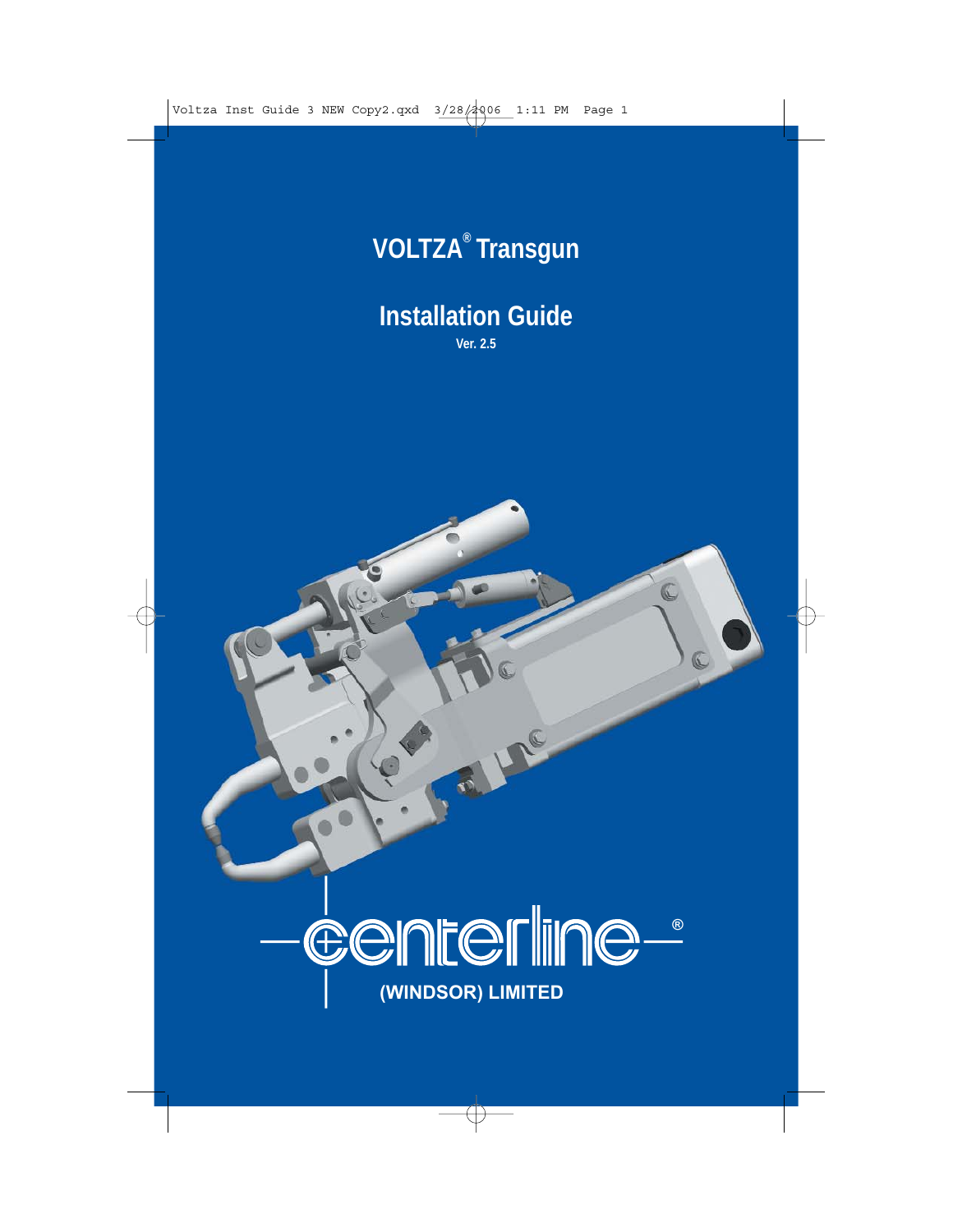# **IMPORTANT USER INFORMATION**

## **Please Review Prior to Proceeding**

To ensure the VOLTZA transgun installation is successful, it is imperative that users and/or installers adhere to the following guidelines. Failure to do so will render the VOLTZA transgun warranty null and void.

#### **MANDATORY GUIDELINES**

**Before completing air and water connections** to the VOLTZA Transgun package(s) users must purge all service lines to remove all contaminants that may have entered the system during installation work.

**Before filling** the CenterLine reservoir with the required fluid make sure the VOLTZA transgun(s) are fully retracted to their open position. This will guarantee the reservoir will not be overfilled. Overfilled reservoirs will exhaust excess fluid and contaminate the air system.

**Before cycling** the transgun package adjust the intensification adjust the intensification regulator(s) to a setting that does not exceed the setting shown on the transgun label. Exceeding this setting may damage the transgun electrodes and/or castings.

#### **Water Supply**

**CAUTION:** For both AC & DC welding, firing without water will cause permanent failure to transformers.

Flow requirement will depend on duty cycle, the following are general guidelines only.

- A **Series Circuit** may be utilized for fixture applications, the minimum requirement is 1 gallon per minute (GPM) **up to 5%** duty cycle for AC circuits, unless duty cycles increase, then a parallel circuit must be used. For DC welding, see below.
- A **Parallel Circuit** must be utilized for robot and portable applications, the minimum requirement is 3 gallons per minute (GPM) **over 5%** duty cycle.

## **For Service or Installation assistance contact: info@cntrline.com (519) 734-8330 or toll free (800) 268-8330**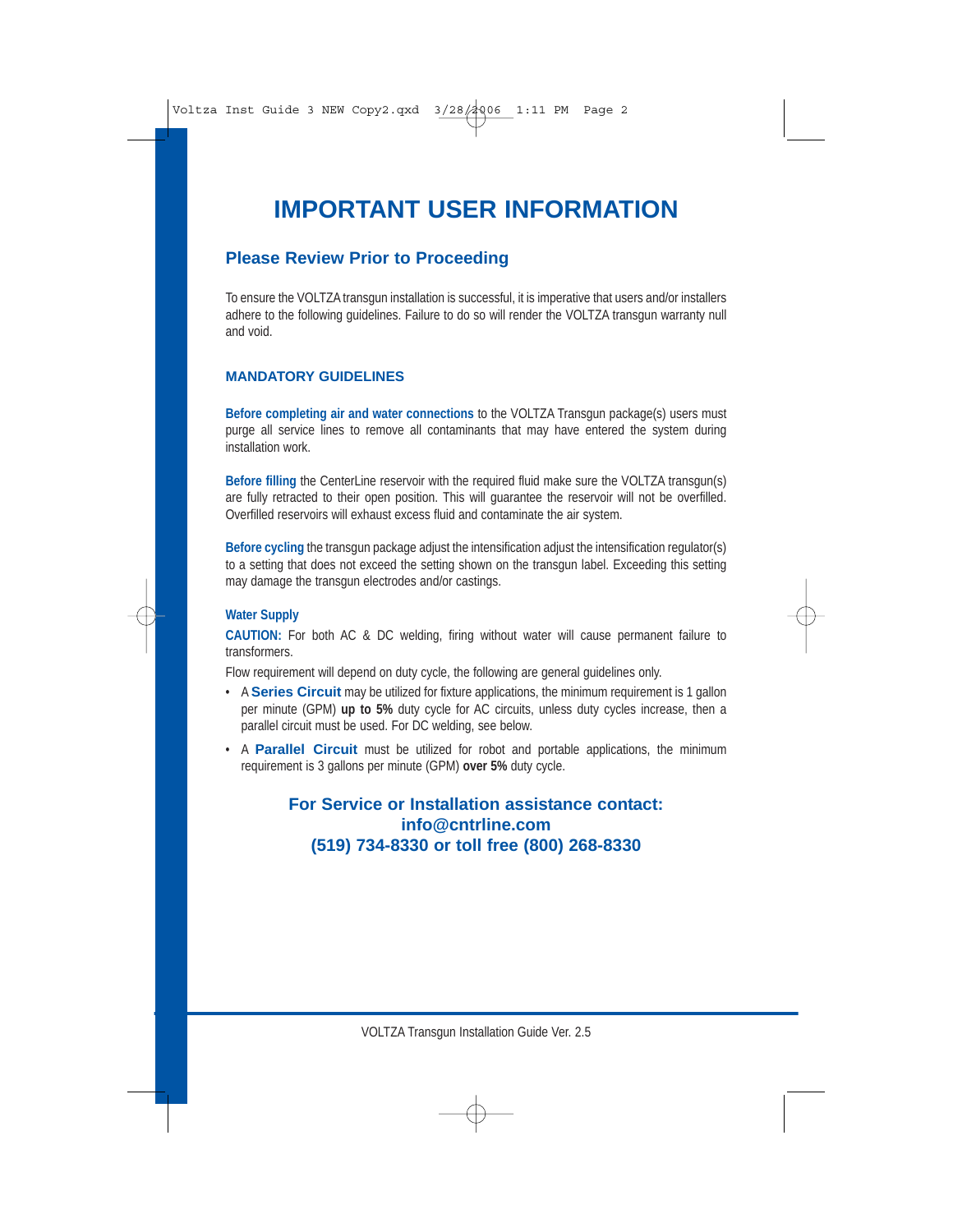## **1. System Requirements**

- 1.1 Minimum System Requirements
- 1.2 Optional Components
- 1.3 Plant Services

## **2. Installation Requirements**

- 2.1 VOLTZA Transgun Styles An Overview
- 2.2 Moving the VOLTZA Transgun into Position
- 2.3 Mounting Considerations
- 2.4 Weld Plane and Gun Bias Orientation
- 2.5 OHMA Cylinder Orientation to Ground
- 2.6 Mounting the Reservoir

## **3. Plumbing Instructions**

- 3.1 Pneumatic Hook-up
- 3.2 Fluid Types
- 3.3 Typical Series Water Connection
- 3.4 Typical Parallel Water Connection
- 3.5 Pneumatic System Configuration
- 3.6 Standard Hook-up
- 3.7 Standard Blocking Valve, Tip Positioning Cylinder Hook-up
- 3.8 Self Relieving Regulator, Counter Balance Cylinder Hook-up

## **4. Electrical**

- 4.1 Cable Hook-up
- 4.2 Hand Held Hook-up
- 4.3 Firing Handle

## **5. Operating Instructions**

- 5.1 Installation Review
- 5.2 Start-up
- 5.3 OHMA Cylinder Sequence of Operation
- 5.4 Cylinder Section View Generic
- 5.5 VOLTZA Transgun Label Data

## **6. Troubleshooting**

- 6.1 Cylinder Rod Won't Return
- 6.2 Transgun Will Not Close Properly
- 6.3 Cylinder Operation Too Slow
- 6.4 Inconsistent or Lack of Proper Intensification Stroke
- 6.5 Fluid Exhaust from Air Valve Exhaust
- 6.6 Cylinder Leak Test
- 6.7 Cylinder Disassembly Instructions
- 6.8 Cylinder Reassembly Instructions
- 6.9 Bleeding the OHMA Cylinder with Bleeder Screw
- 6.10 Common Plumbing Mistakes
- 6.11 Maintenance Considerations
- 6.12 Preventive Maintenance Schedule
- 6.13 Recommended Inspections and Services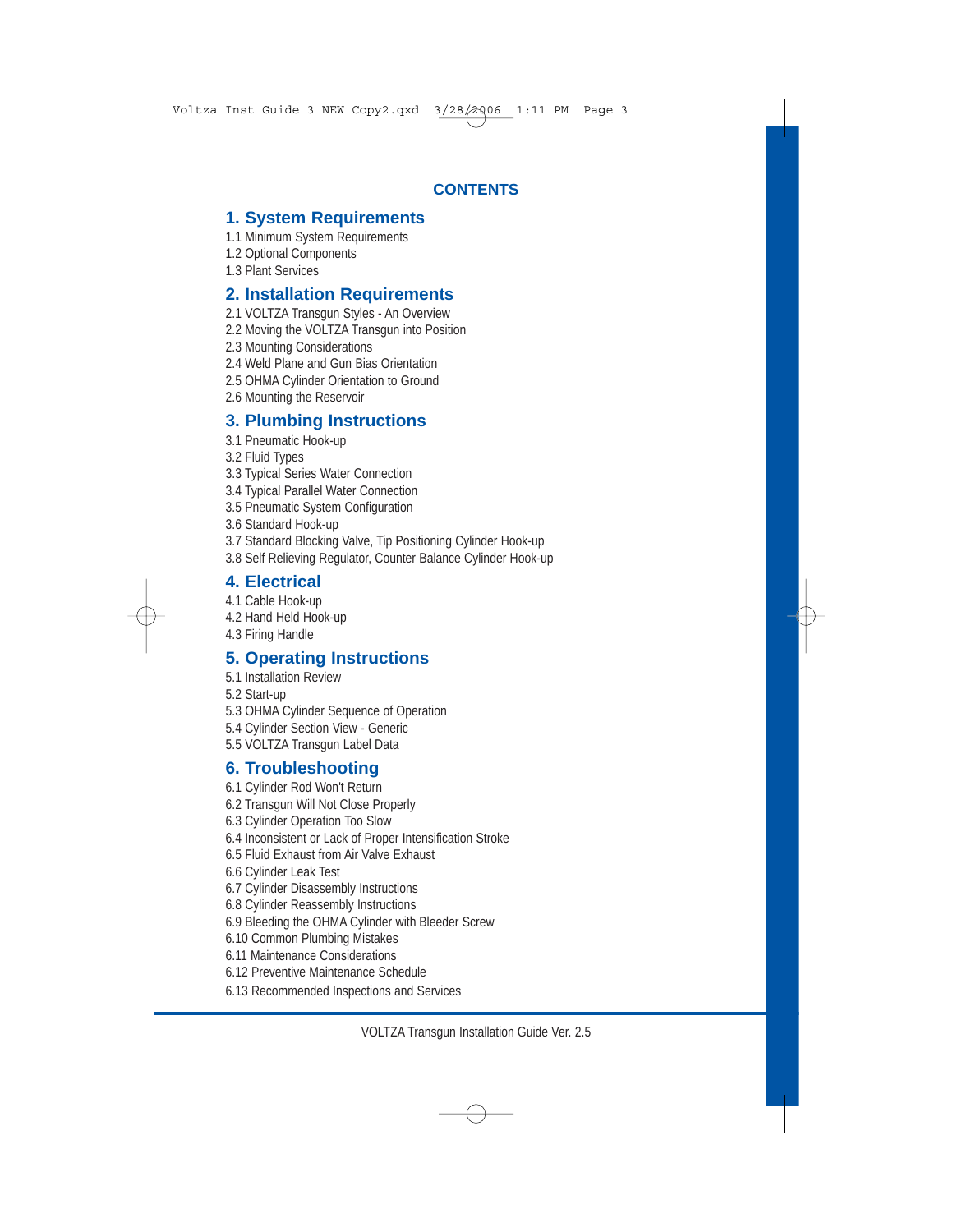## **1. System Requirements**

This section outlines the minimum system requirements for the installation and use of the VOLTZA Transgun package. Through the addition of optional components the package can achieve customized operation. Please note that some components can be supplied directly from CenterLine while others must be customer supplied.

| <b>Minimum System Requirements</b>                                                                                                                   | <b>Supplied by</b><br><b>CL</b> | <b>Customer</b><br><b>Supplied</b> |
|------------------------------------------------------------------------------------------------------------------------------------------------------|---------------------------------|------------------------------------|
| VOLTZA Transgun (c/w transformer)                                                                                                                    | X                               |                                    |
| <b>Weld Control</b>                                                                                                                                  | S                               | X                                  |
| Transformer Power Cable+                                                                                                                             | X                               | X                                  |
| <b>Fluid Reservoir</b>                                                                                                                               | X                               | N/R                                |
| <b>Reservoir Valves</b>                                                                                                                              | X                               | X                                  |
| <b>Intensification Regulators</b>                                                                                                                    | S                               | X                                  |
| System Air Filter                                                                                                                                    | S                               | X                                  |
| Mufflers (2)                                                                                                                                         | X                               | N/R                                |
| Water, air, oil, hoses and appropriate fittings                                                                                                      |                                 | X                                  |
| Rotary Bail/Trunnion*                                                                                                                                | X                               | N/R                                |
| Suspension System*                                                                                                                                   | S                               | X                                  |
| N/R Not Recommended<br>+For portable guns, must use shielded cable<br>S Special Quote or Request<br>*Only for portable guns<br>X Available Component |                                 |                                    |

#### *Table 1 Minimum System Requirements*

#### **1.1 Minimum System Requirements**

#### **VOLTZA TRANSGUN**

A rugged, highly efficient spot welding gun package that is mounted directly onto a compact transformer. The VOLTZA transgun's unique method of operation extends tip life, minimizes expulsion and part deformation and ensures maximum control of welding process and weld performance reliability.

#### **WELD CONTROL**

Controls reservoir valve sequencing and timing of the power to the primary side of the transgun weld transformer. Minimum control requirement is two valve outputs for a VOLTZA system & one additional valve output for blocking valve if blocking valve option is required.

#### **TRANSFORMER CABLE**

Power cable that connects the primary of the transformer to the weld control.

#### **FLUID RESERVOIR**

Supplies fluid to the OHMA cylinder. Design provides superior baffling to reduce fluid agitation and aeration, incorporates a translucent fiberglass barrel so that fluid level and the presence of contaminants can be monitored. Required for each transgun or group of transguns that are simultaneously cycled.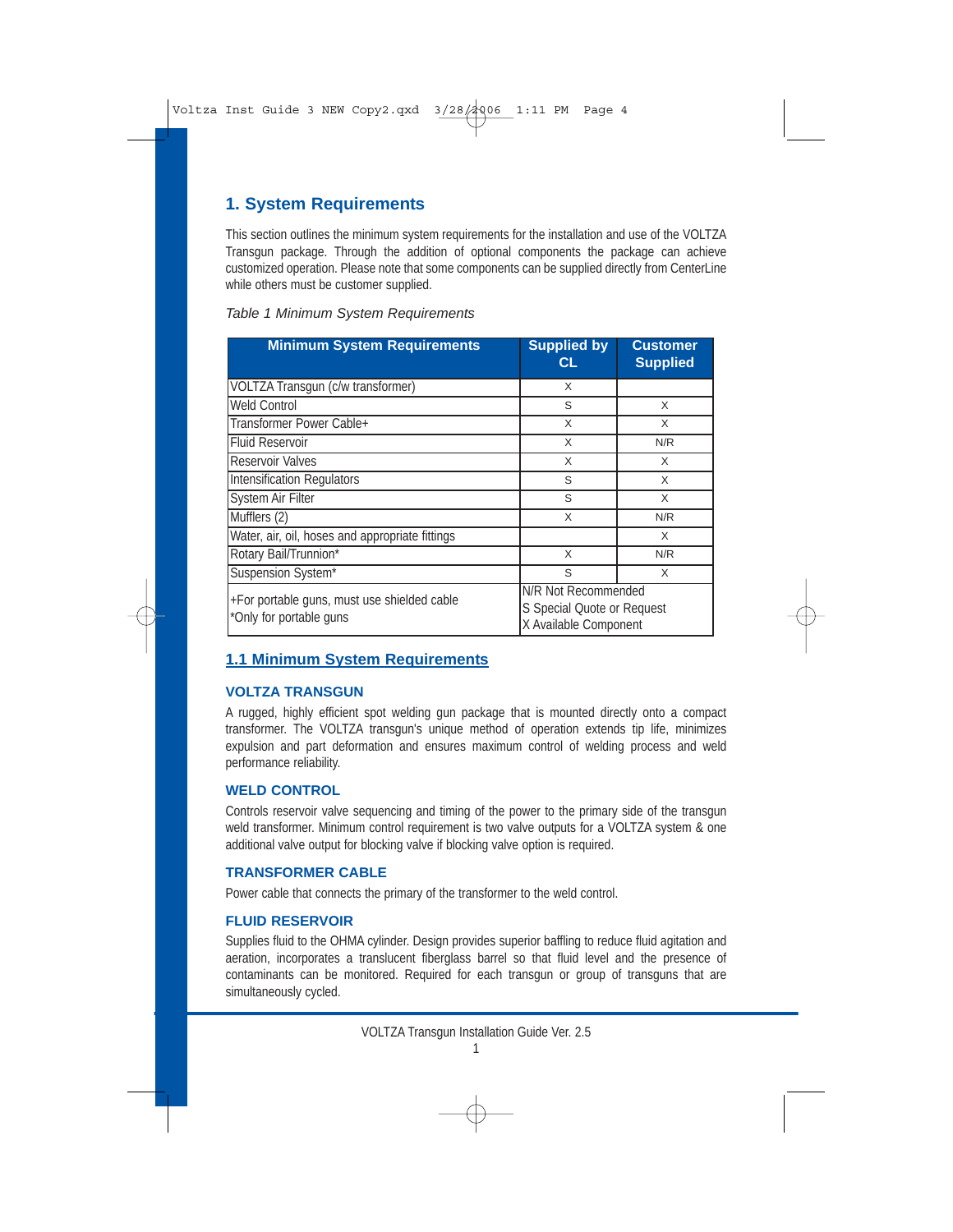#### **RESERVOIR VALVES**

Two, 4-way valves mounted to the reservoir that control the sequence of air pressure to the OHMA cylinder, valves do not have to be mounted to the reservoir.

#### **INTENSIFICATION REGULATOR**

Controls the supply air pressure to the intensification valve. This is used to control transgun tip force.

#### **AIR FILTER**

Prevents contaminants that may be present in the air line from getting into pneumatic system. A pneumatic filter with a 10 micron element size or smaller is recommended for air cleanliness. Note: Element sizes less than 5 micron may affect performance by decreasing available air flow.

#### **RESERVOIR EXHAUST MUFFLERS**

Connected to the reservoir exhaust ports to diffuse exhaust air and reduce sound. Do not use sintered mufflers; they may restrict air flow and reduce performance.

#### **\*ROTARY BAIL & TRUNNION**

A circular supporting device designed to provide 360° rotation to the VOLTZA hand held transgun package. The bail assembly supports the gun package at its center of gravity; this assures the operator maximum comfort in manipulating the gun package. The rotary bail satisfies rotation needs that are parallel to the weld plane. When in combination with an eye hook, a 3 axis rotation can be achieved.

**NOTE: The rotary bail and trunnion are normally used in combination to provide total flexibility in gun movement. Some applications may only require the trunnion.**

#### **\*SUSPENSION SYSTEM**

An overhead system with a balancer to support transgun weight. It may include a rail system to increase the range of transgun movement. Safety standards recommened by the supplier should be used when installing any suspension system. The balancer provides vertical positioning of the portable transgun by the operator. The rail system allows the operator to move the gun in a horizontal direction.

#### **\*TRUNNION**

A support "arm" used with the VOLTZA portable transgun package to provide pivot movements. The trunnion is used to achieve rotation perpendicular to the weld plane. When used in combination with an eye hook, a 2 axis rotation can be achieved.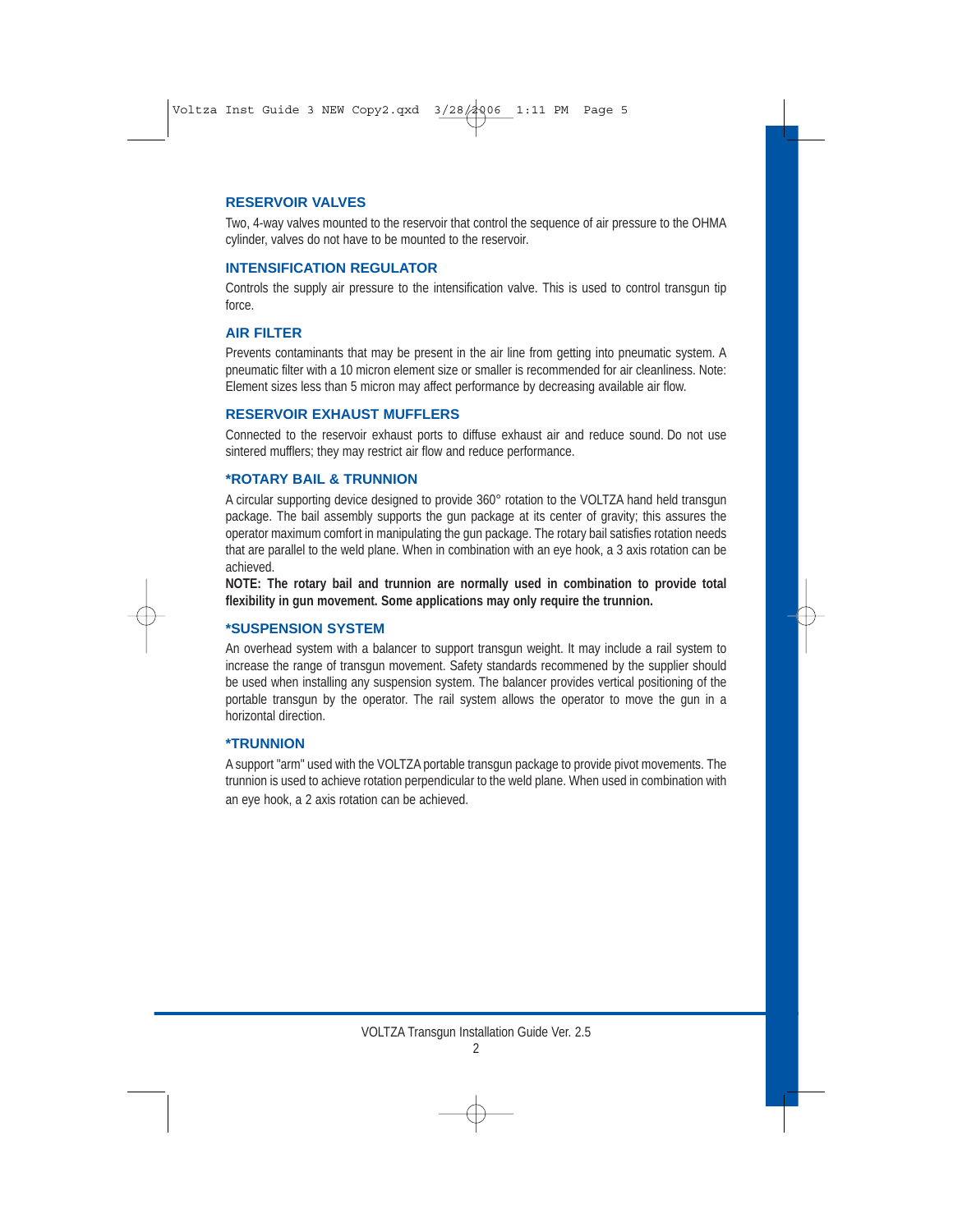#### **\*FIXED SUSPENSION BRACKET**

A U-shaped bracket mounted to the sides of the transformer to allow the gun minimal movement. In combination with swivel hook allows for one axis movement.

#### *Table 2 Component Availability*

| <b>Components</b>                                                                   | <b>Available</b><br>through<br><b>CenterLine</b> | <b>Customer</b><br><b>Supplied</b> |
|-------------------------------------------------------------------------------------|--------------------------------------------------|------------------------------------|
| <b>Blocking Valve</b>                                                               | X                                                | N/R                                |
| <b>Pressure Switches</b>                                                            | X                                                | X                                  |
| Reservoir Swivel Mounting Brackets (normally for<br>robotic applications)           | Χ                                                | X                                  |
| Advance Regulator (Delicate Touch)                                                  | S                                                | X                                  |
| <b>Tip Positioning Cylinder</b>                                                     | X                                                | N/R                                |
| Counter Balance Cylinder                                                            | X                                                | N/R                                |
| Transgun Pivot Units                                                                | X                                                | X                                  |
| Transgun Slide Units                                                                | S                                                | X                                  |
| Cylinder Safety Pivot Unit                                                          | X                                                | N/R                                |
| <b>Nut Detect Unit</b>                                                              | S                                                |                                    |
| <b>Proximity Switches</b>                                                           | S                                                | X                                  |
| Gun Open Detect Unit                                                                | X                                                | X                                  |
| Cable Wrap                                                                          | Χ                                                | X                                  |
| N/R<br>Not Recommended<br>S<br>Special Quote or Request<br>X<br>Available Component |                                                  |                                    |

## **1.2 Optional Components**

#### **BLOCKING VALVE**

Blocks fluid flow between reservoir & transgun cylinder (OHMA cylinder) to provide a programmable retract function. This allows the gun to operate with various tip openings to clear flanges and bends, by closing onto the part, performing the weld, partially retracting, and going on to the next weld. The programmable retract function optimizes overall cycle time.

**Caution**: In order to maintain the blocked position, a constant (non-fluctuating) air supply must be applied to the blocking valve pilot.

#### **PRESSURE SWITCH**

An electrical switch, activated by air pressure, that verifies intensification air pressure is present at or above a preset minimum level. It is monitored by the weld control or PLC.

#### **ROBOT MOUNTING BRACKET**

Mounting interface between transgun & robot wrist connection.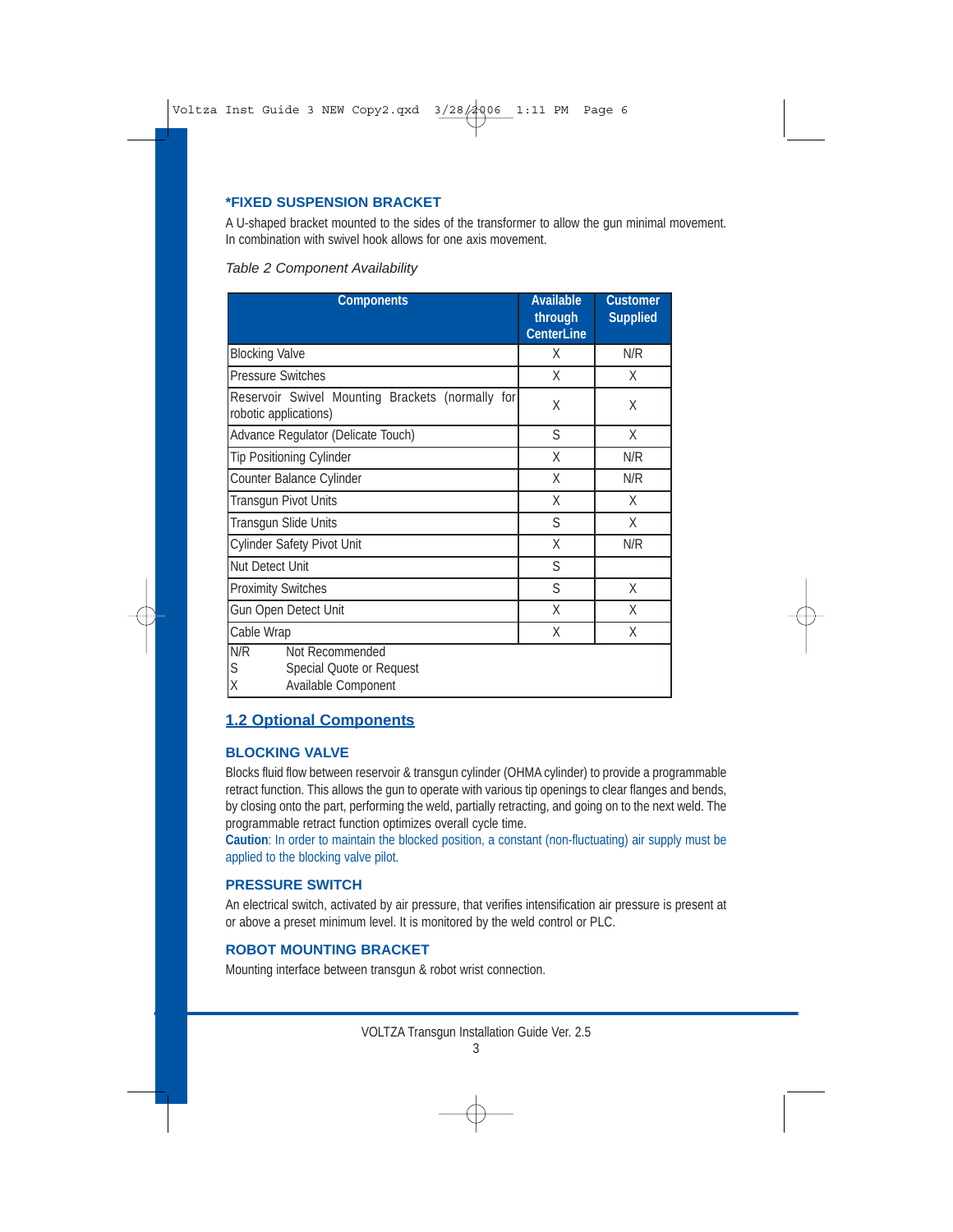#### **ADVANCE REGULATOR (DELICATE TOUCH)**

Controls the air pressure to the advance valve. Variable closing speeds may be achieved by adjusting this regulator.

**Note:** Flow controls should not be used with the OHMA cylinder as erratic cylinder operation will result.

#### **TIP POSITIONING CYLINDER**

Pneumatic cylinder connected to one of the gun arms. It allows for a positive location for both electrodes when making use of the programmable retract option (blocking valve).

#### **COUNTER BALANCE CYLINDER**

Designed to offset the weight of the transgun & casting to counteract the effect of gravity and minimize part distortion on thin gauge or lightly clamped parts. Requires a self relieving type regulator.

#### **SELF RELIEVING REGULATOR**

Regulator designed for quick exhaust; required for proper operation of the counter balance cylinder option.

#### **TRANSGUN PIVOT UNIT**

Allows gun assembly to be pivoted in an arc. This allows the gun to provide adequate part clearance for loading and unloading needs.

#### **TRANSGUN SLIDE UNIT**

Linear motion device comprised of a slide body and bar used for gun index motion.

#### **CYLINDER SAFETY PIVOT UNIT**

Pivots OHMA weld cylinder into throat of gun to provide part & hand clearance.

#### **PROXIMITY SWITCH**

Non-contact sensor that senses a specific target.

#### **GUN OPEN DETECT UNIT**

Normally a proximity switch and bracket assembly used to verify that the gun is in a fully open position.

## **1.3 Plant Services**

The VOLTZA Transgun package requires compressed air, water and an electrical supply to function. The guidelines below must be adhered to in order to ensure the gun's proper operation.

#### **WATER SUPPLY**

Flow requirement will depend on duty cycle, the following are general guidelines only.

- A **Series Circuit** may be utilized for fixture applications, the minimum requirement is 1 gallon per minute (GPM) up to **5%** duty cycle for AC circuits, unless duty cycles increase, then a parallel circuit must be used. For DC welding, see below.
- A **Parallel Circuit** must be utilized for robot and portable applications, the minimum requirement is 3 gallons per minute (GPM) **over 5%** duty cycle.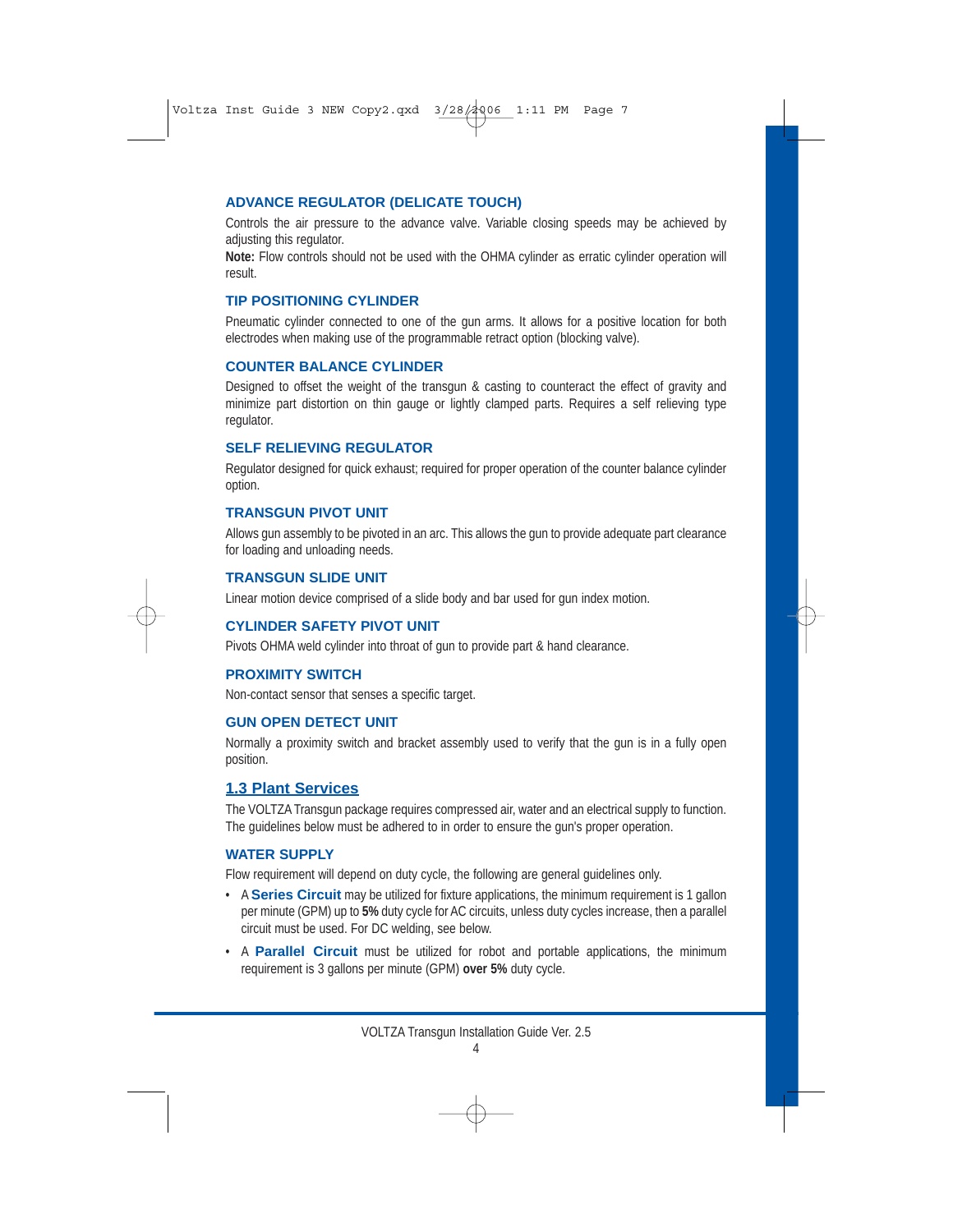- The differential water pressure across the transgun must be 20 PSI or greater to ensure proper water flow.
- Ideally the inlet water temperature should be above the dew point. A  $65^{\circ}$   $70^{\circ}$  F (18 21° C) range is often considered normal, do not exceed 86° F (30° C) after the load, since this will prevent the transgun and transformer from being adequately cooled.
- Water quality must be maintained. See cooling system supplier.

#### **DC Welding Water Supply**

Size 2 (100 kVA) & Size 3 (135 kVA) Transformers - require a minimum of 2 GPM Gun Arms - require a minimum of 1 GPM for each arm, excluding the transformer

Size 4 (170 kVA) Transformers - require a minimum of 4 GPM Gun Arms - require a minimum of 1 GPM for each arm, excluding the transformer

#### **CAUTION:**

**For both AC & DC welding, firing without water will cause permanent failure to transformers.**

**See Figure 7 & Figure 8 for hook-up diagram.**

#### **AIR SUPPLY**

Minimum typical supply pressure 60 PSI (do not exceed 100 PSI - maximum operating pressure), filtered and non-lubricated. The air supplied must be: clean, dry and free of contaminants. A pneumatic filter with a 10 micron element size or smaller is recommended for air cleanliness. Please note that element sizes less than 5 micron may affect performance by decreasing available air flow.

The table below outlines typical air consumption per cylinder cycle. Values are based on a 4" bore fluid reservoir. **See Figure 15 for explanation of cylinder sequence of operation.**

#### *Table 3 Cylinder Air Consumption*

|               | Air Consumption (SCF)* |             |  |  |
|---------------|------------------------|-------------|--|--|
| Stroke Length | 80-50-80               | 100-100-100 |  |  |
| $1 - 1/2"$    | 0.18                   | 0.23        |  |  |
| $\gamma$      |                        | ገ ጋገ        |  |  |
|               |                        | 0.34        |  |  |

\*SCF Standard Cubic Feet per cycle - the amount of air in standard conditions. 80-50-80 - 80 PSI Advance stroke, 50 PSI Intensification and 80 PSI Return stroke 100-100-100 - 100 PSI Advance stroke, 100 PSI Intensification and 100 PSI return stroke

## **Power Supply (Check transformer label)**

For lower amperage welding:

- 460/575 Volts AC typical (VAC)
- Single phase 60 HZ
- Typical current requirement 150/200 AMPS

For aluminum welding, DC voltage is recommended:

• 650/800 Volts VAC typical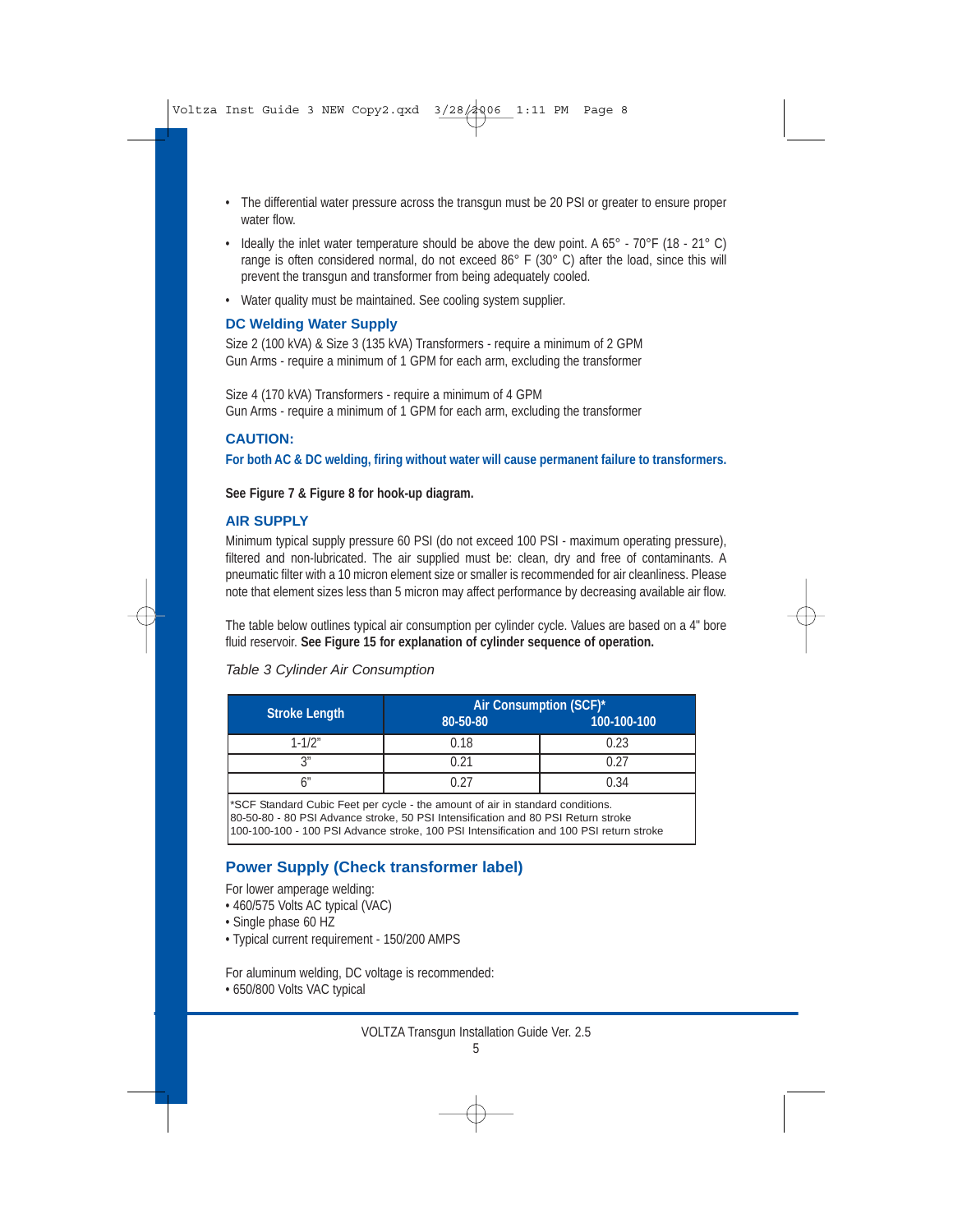• 3 phase 1000/1200 HZ Certified electricians must perform the electrical hook-up of the VOLTZA Transgun. **See Figures 9-14 for typical pneumatic and electrical schematics.**

## **2. Installation Requirements**

This section describes various recommended practices for mounting the VOLTZA Transgun package. Begin by determining both the gun style and mounting system dictated by the application in order to select the proper method. In all cases, the gun must be mounted so that it remains secure throughout its operating life. Periodic checks of mounting integrity should be made to ensure safe and proper operation of the transgun package.

## **2.1 VOLTZA Transgun Styles - An Overview**

#### **PINCH GUN**

This style makes use of two moving arms which pivot to close onto the part to perform the weld at the transgun's weld plane. This style is often used where part position, in relation to the transgun weld plane, remains constant.

## **"C" GUN**

These transguns are divided into two groups, the equalizing "C" gun and non-equalizing "C" gun.

- **Equalizing "C" Gun** features a one piece casting gun arm which is mounted to a CenterLine slide package. This sub-assembly is then bolted to the transformer resulting in a gun package that can automatically adjust to various part positions. The gun will initially stroke to the work and upon meeting resistance to its stroke will cause the opposing end to close onto the part. With the addition of a counter balance cylinder, this style of transgun can be operated with minimal shock.
- **Non-equalizing "C" Gun** will not equalize to the part. It is normally used where the part rests on the lower electrode (ie nut welding applications).

**Contact CenterLine for specific guidelines pertaining to any other custom transgun style.**

## **2.2 Moving the VOLTZA Transgun into Position**

To properly move the VOLTZA Transgun install eyebolts to the transformer mounting holes and lift the complete gun assembly with the aid of a proper lifting device such as an overhead crane. A safety harness should be used to prevent any accidental dropping.

## **2.3 Mounting Considerations**

#### **Fixture Mount (Figure 1)**

- A minimum of 4 bolts should be used in mounting.
- A common bracket should be designed and the guns mounted with the use of shim packs for position adjustment needs. Use of shim packs will also prevent future mounting problems should gun packages be replaced with the same style gun assembly. Transformer and casting manufacturing tolerances make it impossible to maintain exact dimensional specifications; the use of shim packs compensates for this situation.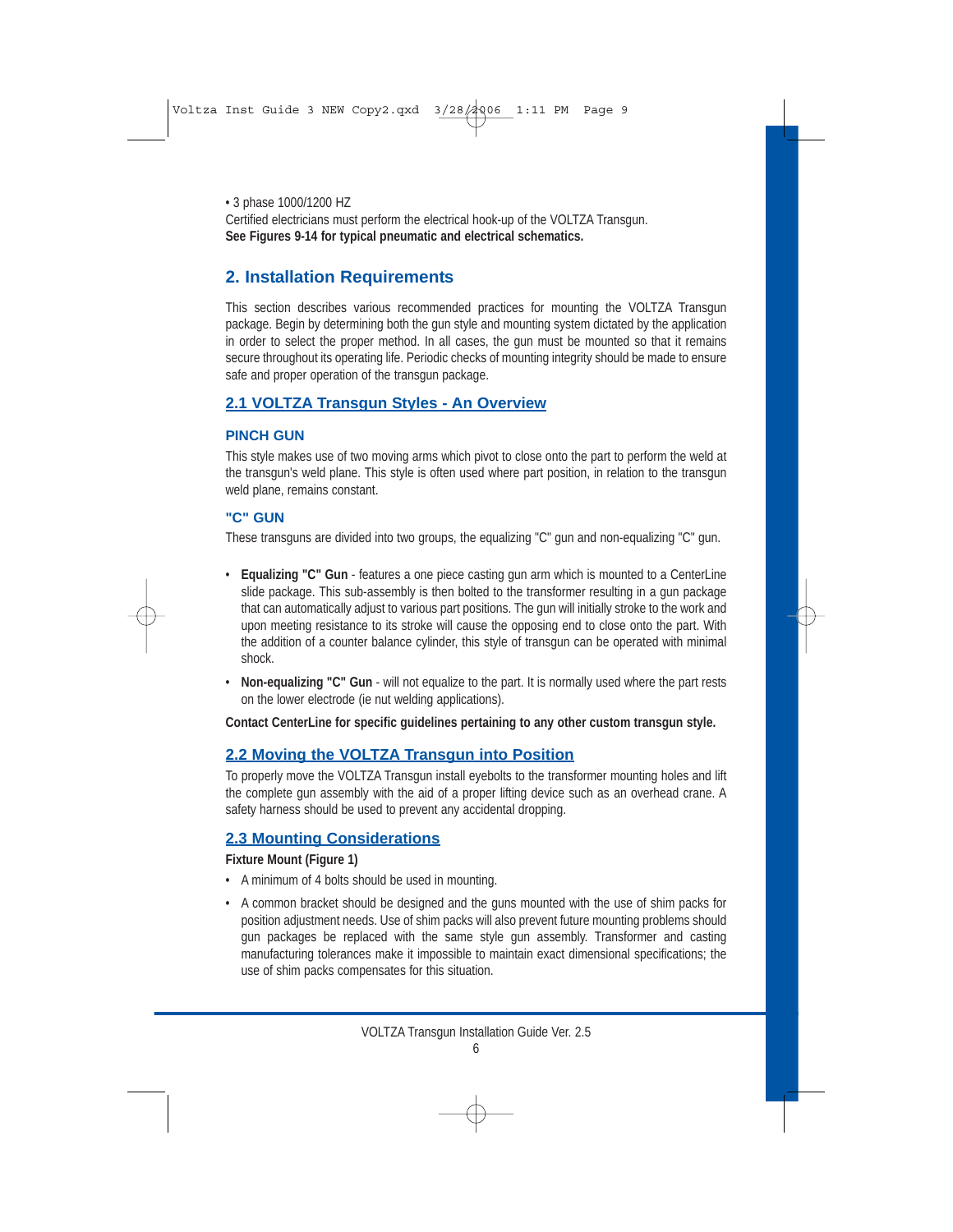• For pinch gun style, if the transformer mounting holes, which are used to bolt the transgun side mounting plates, are needed, simply remove the existing bolts and install longer bolts which will extend through the side mounting plates, stop link and into the transformer.

#### **FIXTURE MOUNT WITH PIVOT UNIT FIGURE 1**



#### **INDEXING GUN APPLICATIONS**

- Guns which will be shuttled to the part by means of slides or transgun pivot units, should be mounted using a minimum of 6 mounting holes.
- Use restrictors or flow controls to help control slamming

## **ROBOT MOUNT (FIGURE 2)**

- A minimum of 6 mounting holes must be used to mount the robot bracket to the transformer.
- Robots move at various speeds thus applying a variety of inertial loading to the mounting configuration. Do not compromise mounting strength when dealing with robot applications. This may necessitate the use of more mounting holes.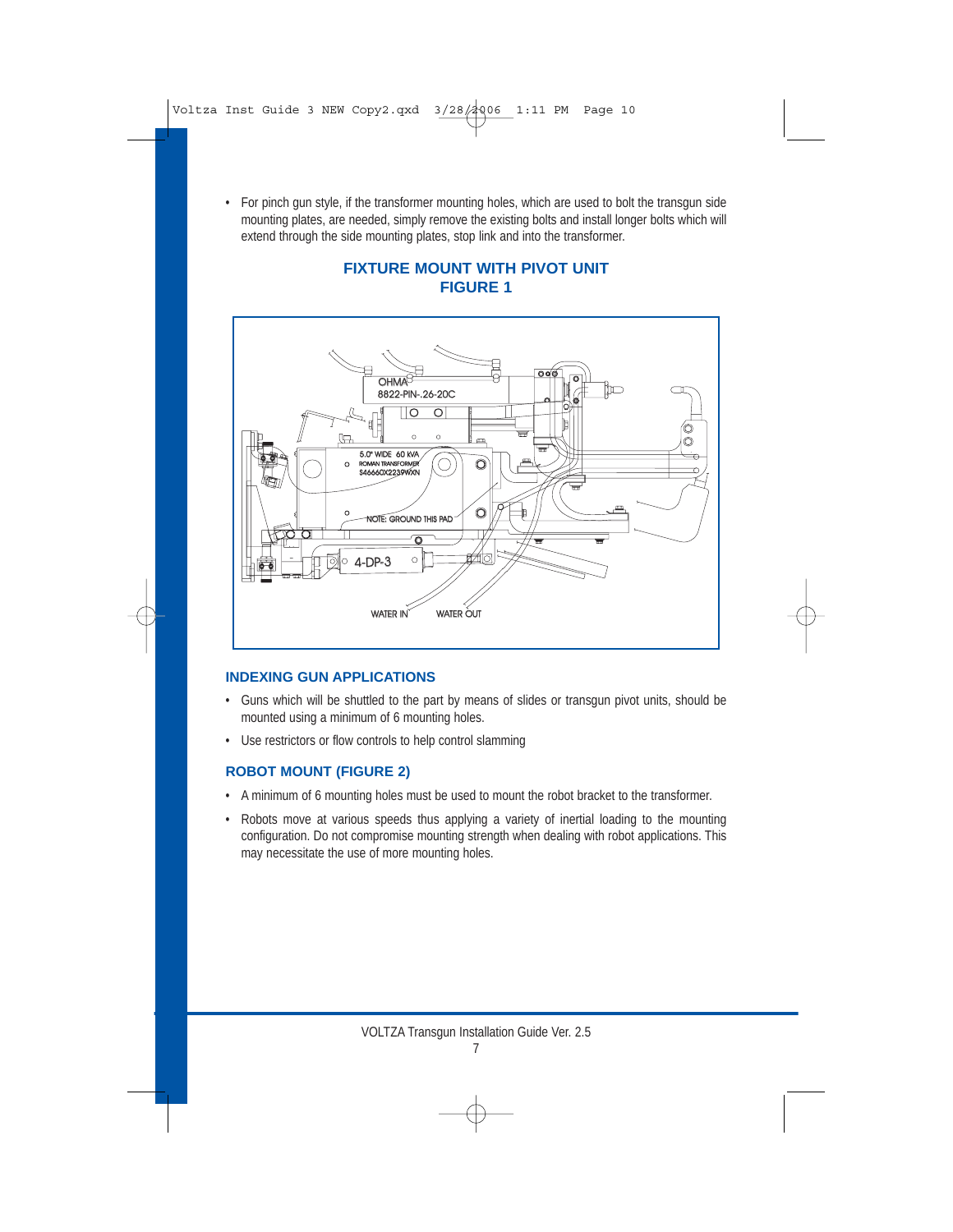#### **ROBOT MOUNT FIGURE 2**



#### **PORTABLE MOUNT (FIGURE 3)**

This gun style is pre-attached to a bail and/or trunnion assembly. An eye bolt connection is provided on the trunnion arm. A safety cable and safety chain installed to the balancer is recommended.

## **BAIL & TRUNNION FIGURE 3**

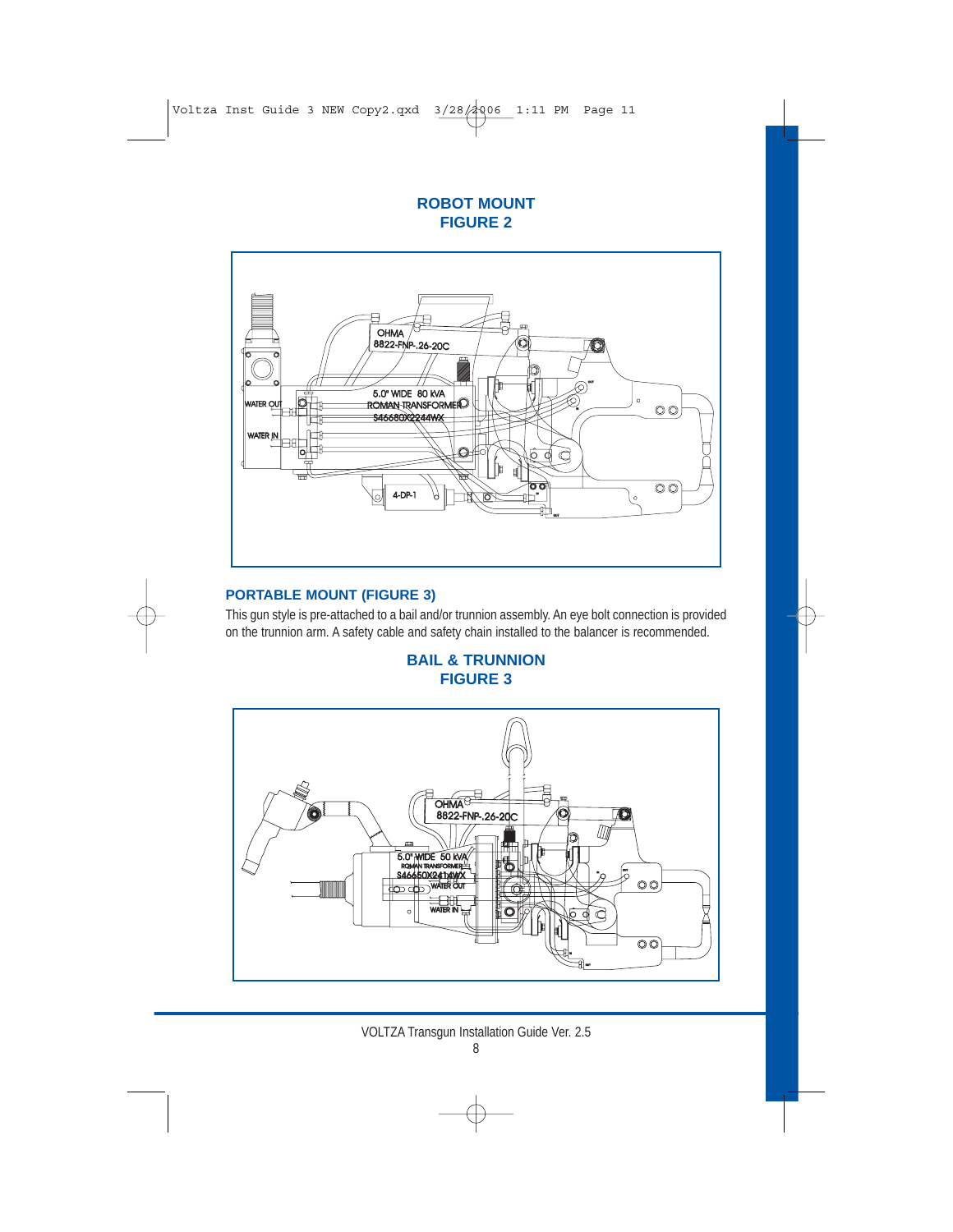## **2.4 Weld Plane and Gun Bias Orientation**

#### **WELD PLANE**

Mounting the gun in relation to part position is an important factor in obtaining consistent weld quality. An important consideration is the gun's closing position with respect to the weld plane. The weld plane can be defined as follows:

**For Pinch Gun:** The weld plane is the plane that bisects the pivot pin and the interface of the weld electrodes with the gun closed in the design weld position. **(Figure 4)**

**"C" Gun (straight acting):** The weld plane is a plane perpendicular to the longitudinal axis of the weld cylinder stroke which bisects the interface of the weld electrodes in the gun closed design weld position.

The pinch style gun should not be operated with the part above or below the gun's weld plane, as this will cause the gun to force the part into position resulting in either part deformation or tip misalignment. To correctly orient the gun, the part's "weld plane" must be in line with the pivot point of the gun. Although the gun has the ability for minor equalization, positioning the gun so that the part is as the weld interface will prevent the gun from forcing the part out of position.

#### **GUN BIAS**

VOLTZA Transguns are manufactured with a unique stop link assembly which is used to interrupt the movement of the castings that are connected to the cylinder. For the pinch style guns, the stop link can be rotated to effect various bias settings (the amount of gun opening per gun arm). This important feature allows the gun to accommodate various part characteristics such as bends or flanges. Once the bias is adjusted by the position of the stop link, it can be locked in place during final installation to produce repeatable gun opening and closure.

A spot weld on each side of the stop link can ensure the stop link from moving.

#### **Warning: excessive bias setting may cause premature shunt failure. Contact CenterLine for advice prior to making any adjustments.**

## **WELD PLANE FIGURE 4**

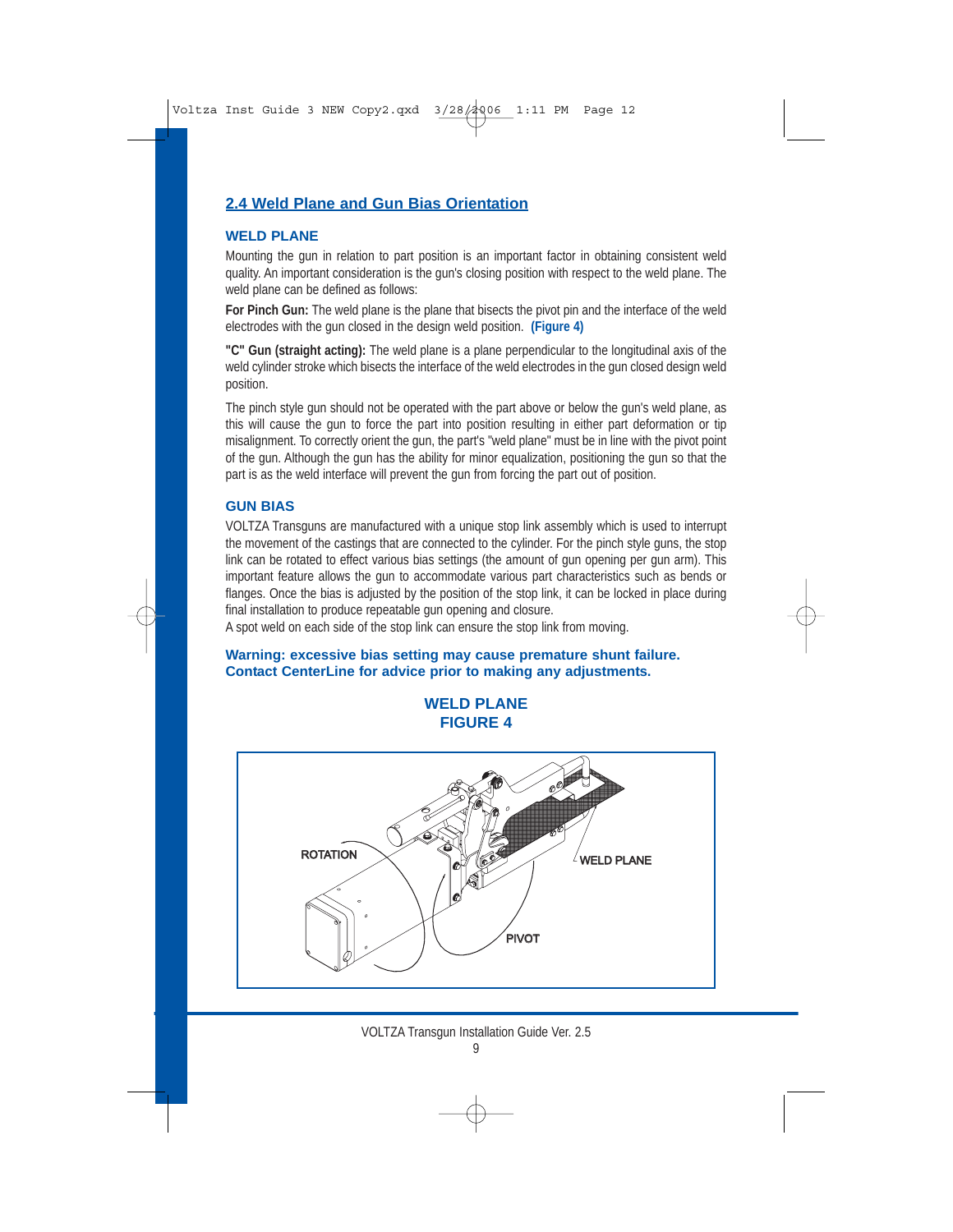## **2.5 OHMA Cylinder Orientation to Ground**

The OHMA cylinder is manufactured so that six possible port locations can be realized. The cylinder mounting block includes six tapped holes at 60° increments. A combination of three of these holes are used to attach the block to the cylinder barrel thus allowing the barrel to be rotated about the mounting block in 60° increments.

## **FIGURE 5**



Correct OHMA cylinder port positioning will ensure proper VOLTZA Transgun operation. Ports should always be positioned to allow fluid flow to follow a downward path from fluid reservoir to cylinder. Position "A" as shown in Figure 5, is the standard orientation of cylinder to ground. Positions "C", "D" and "E" are **not recommended** for cylinder operation. If such an adverse condition exists, please contact CenterLine for instructions.

#### **2.6 Mounting the Reservoir**

Once the VOLTZA Transgun has been mounted, the next step is to mount the fluid reservoir. Proper orientation of the reservoir to the gun package will ensure optimum system performance.

1. Mount the fluid reservoir as close to the transgun's OHMA cylinder as possible with the reservoir fluid port above the cylinder's "ADVANCE" port (Figure 15). If a manifold is being used with the system to distribute fluid to more than one OHMA cylinder, the manifold inlet port must be at least the same size as the reservoir fluid port. This manifold should be positioned above the cylinder's advance port and below the reservoir fluid port.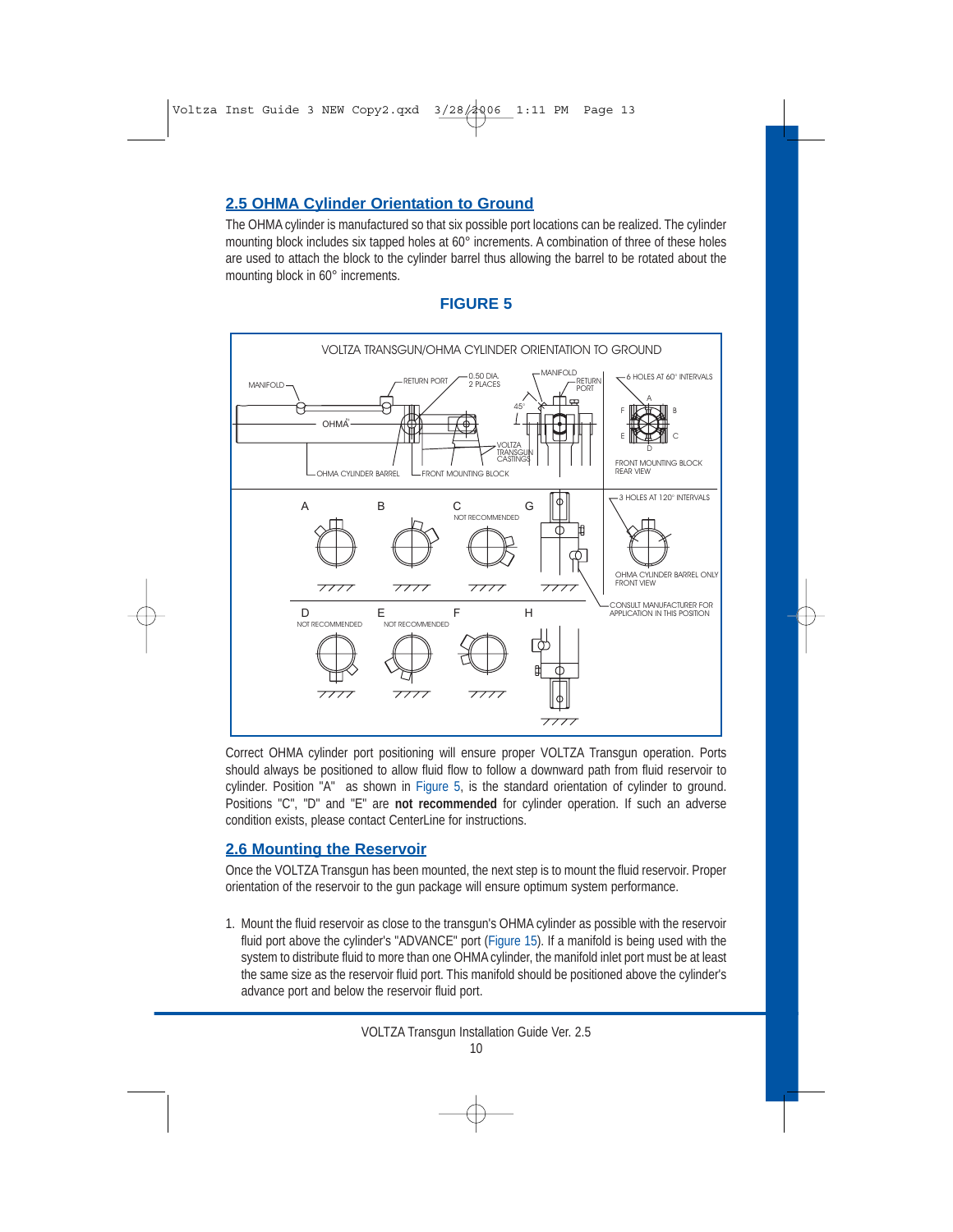- 2. To permit natural bleeding of the system the fluid lines should be routed in a continuously upward direction from the OHMA cylinder to the fluid reservoir. By following this simple rule any air introduced into the system will naturally return to the reservoir and escape to atmosphere. Failure to comply with this condition may result in a loss of output force due to air being trapped in the fluid line feeding the OHMA cylinder.
- 3. For all ports use either brass or steel fittings that are free of rust and dirt. At no time should hydraulic fittings be used with an OHMA cylinder as they restrict the flow of fluid resulting in slower transgun operation.
- 4. For all lines use fluid compatible air hose or low pressure hydraulic steel tubing with a suitable I.D. that will not restrict flow. Consult the following table for sizing the hose or tubing used to install the reservoir.

| <b>FUNCTION</b> | <b>BORE SIZE</b><br>(in.) | <b>MIN. LINE SIZE</b><br>(in.) | <b>MAX LINE LENGTH</b><br>(f <sub>t</sub> ) |
|-----------------|---------------------------|--------------------------------|---------------------------------------------|
| Air             | 2 or less                 | 3/8                            |                                             |
| Fluid           | 2 or less                 | 1/2                            |                                             |
| Fluid           | 2 5/8 or less             | 3/4                            |                                             |

#### *Table 4 Hose and Tubing Size*

- 5. Connect the fluid reservoir to a filtered air supply (see **"3. Plumbing Instructions").**
- 6. Refer to the diagram/instructions in section "3.1 Pneumatic Hook-up" for additional information.
- 7. If hydraulic hose is used per end user specifications, increase the hose size to accommodate the flow rate.

## **Additional Notes:**

- Guns with similar tip ratios that cycle simultaneously may be operated from a common, properly sized and plumbed, reservoir circuit.
- Use of IV poles is recommended for mounting reservoirs for robotic applications.
- **Do not use a lubricator in the system:** The **OHMA** cylinder and CenterLine reservoir packages are self lubricating. Adding a lubricator will introduce excess fluid to the system and this surplus will be expelled from the system in the form of a fluid mist in the exhaust or, in extreme cases, seep past the cylinder working piston seal to collect on the piston and contaminate the gun. If a lubricator is needed for other equipment on the machine this should be incorporated after the air line which feeds the reservoir package.
- **A Check Valve** hookup option is available for robotics and portable applications. This configuration causes the fluid to **circulate** through the cylinder and reservoir rather than simply moving back and forth. The design of this configuration permits the reservoir to be located in virtually any position in relation to the transgun cylinder location and permits any air that may enter and contaminate the system to bleed back through the reservoir without adversely affecting cylinder operation.

Contact CenterLine if these mounting conditions can not be met. CenterLine personnel are available to review alternate mounting configurations.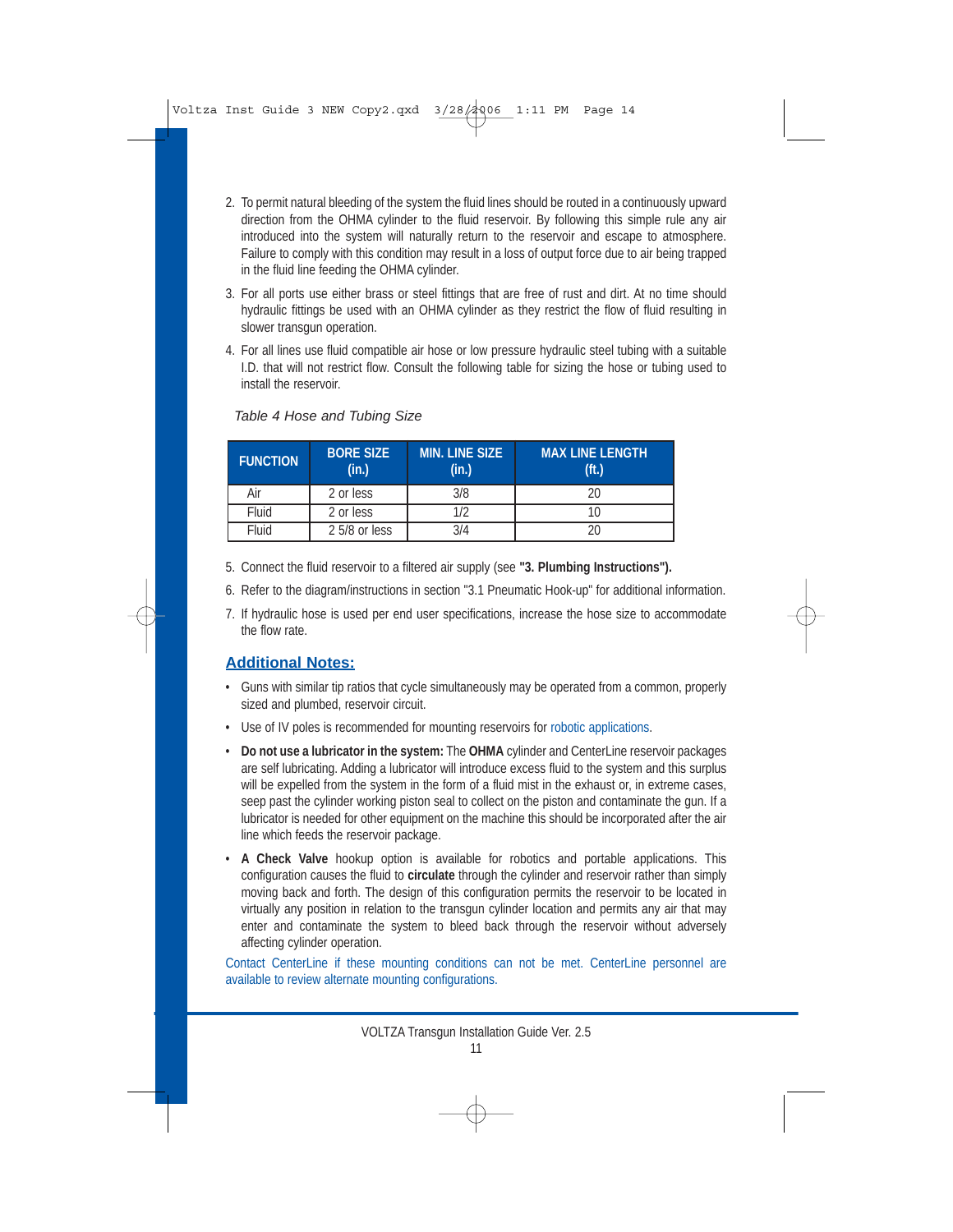## **3. Plumbing Instructions**

**CAUTION: Prior to any pneumatic hookup**, flush all air lines of contaminants.

## **3.1 Pneumatic Hook-up (Figure 6)**

- 1. Connect the **PLANT AIR SUPPLY** to the inlet port of a **FILTER** which is sized for the system.
- 2. Tee the outlet port from the **FILTER** to provide air to the "**RETURN AIR IN**" port on the fluid reservoir and **INTENSIFICATION REGULATOR**.
- 3. Connect the **INTENSIFICATION REGULATOR OUTPUT** to the "**INTENSIFIER AIR IN**" port on the reservoir.
- 4. Connect the "**RETURN CYLINDER**" port on the fluid reservoir to OHMA cylinder **RETURN PORT (AIR)**.
- 5. Connect the "**INTENSIFICATION CYLINDER**" port on the fluid reservoir to the cylinder **INTENSIFIER PORT (AIR)**.
- 6. Connect the "**FLUID OUT**" port on the fluid reservoir to the OHMA cylinder **ADVANCE PORT (FLUID)**.
- 7. Put mufflers on the **EXHAUST PORTS (2)** of the fluid reservoir. Mufflers are normally supplied by CenterLine.
- 8. Finally, with the OHMA cylinder retracted (transgun fully open position), fill the reservoir with the recommended fluid type. (See "3.2 Fluid Types").

**Note: Use of hydraulic fittings will restrict the flow of fluid to the cylinder. Since the fluid pressure in the hose/tubing is not above the system air pressure supplied by the user, standard air fittings should be used.**



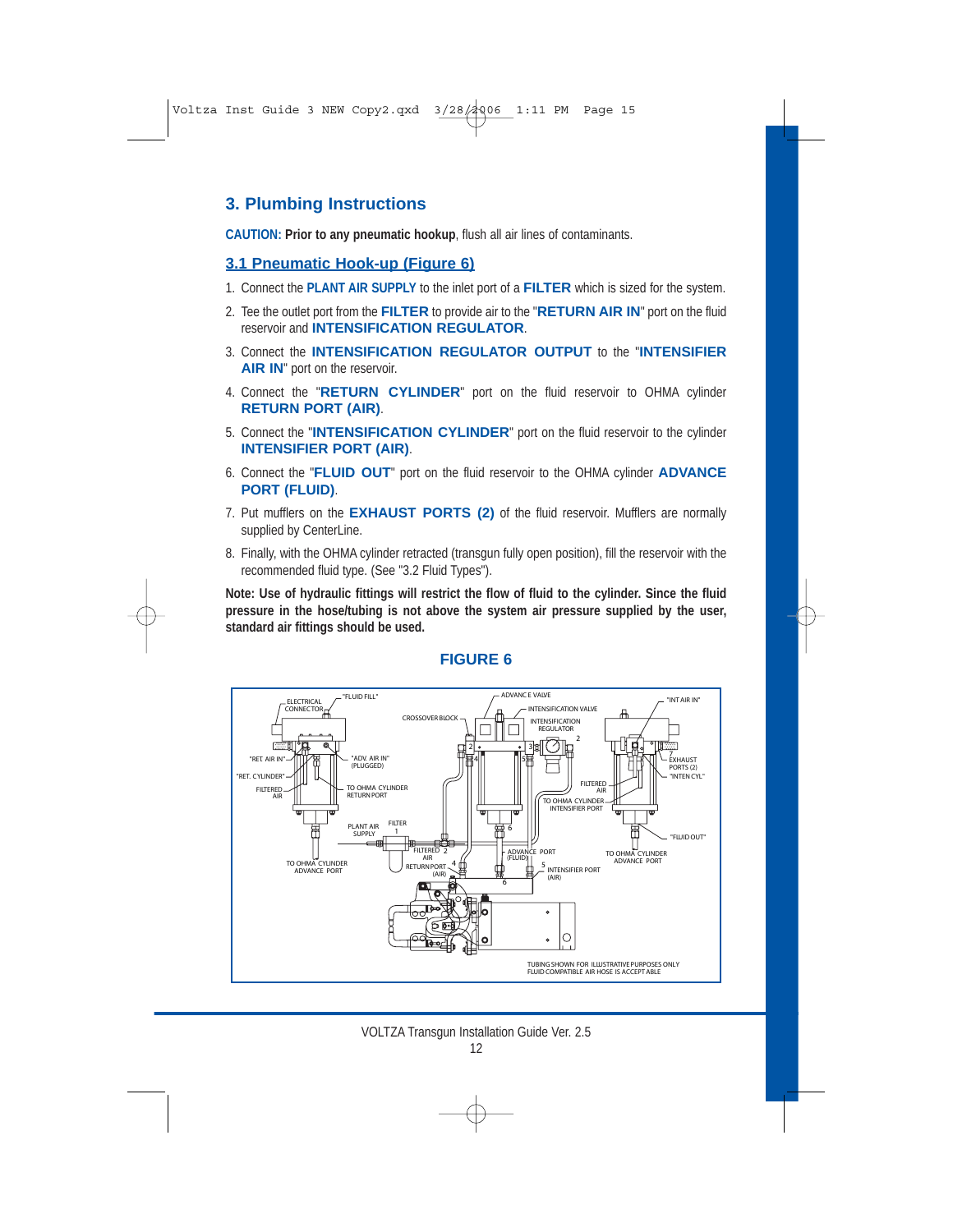## **3.2 Fluid Type**

OHMA cylinders utilize a combination of BUNA 'N' (Nitrile) and polyurethane seals. Light weight fluids that are compatible with these materials are recommended.

## **Typical fluid characteristics include:**

- low viscosity to maximize speed (not more than ISO 22  $@$  40 $^{\circ}$  C)
- normal (10-50°C) operating temperature
- no phosphate ester components

#### **Note: maximum pressure developed by cylinder in reference to fluid at 100 PSI:**

| 1-1/2" Bore: 905 psi | 2" Bore: 1592 psi     |
|----------------------|-----------------------|
| 1-3/4" Bore: 957 psi | 2-5/8" Bore: 1756 psi |

These standards must be followed to optimize cylinder operation.

#### **RECOMMENDED FLUIDS**

| Eppert                  | Eppco Spindle Oil (ISO22) |
|-------------------------|---------------------------|
| <b>Imperial Oil</b>     | Nuto A22                  |
| <b>Mobil</b>            | Velocite #10, DTE 22      |
| Petro Canada            | Harmony AW22              |
| <b>Shell</b>            | Tellus 22                 |
| <b>Sunoco</b>           | Sunvis 922                |
| Texaco                  | Spindura Oil 10           |
| Exxon                   | Spinesstic 22             |
| <b>Synthetic Fluids</b> |                           |
| <b>Quaker</b>           | Quintolubric 880          |
| Houghton                | Cosmolubric 130 HF        |

Contact CenterLine for additional information regarding any fluids that are not on this list.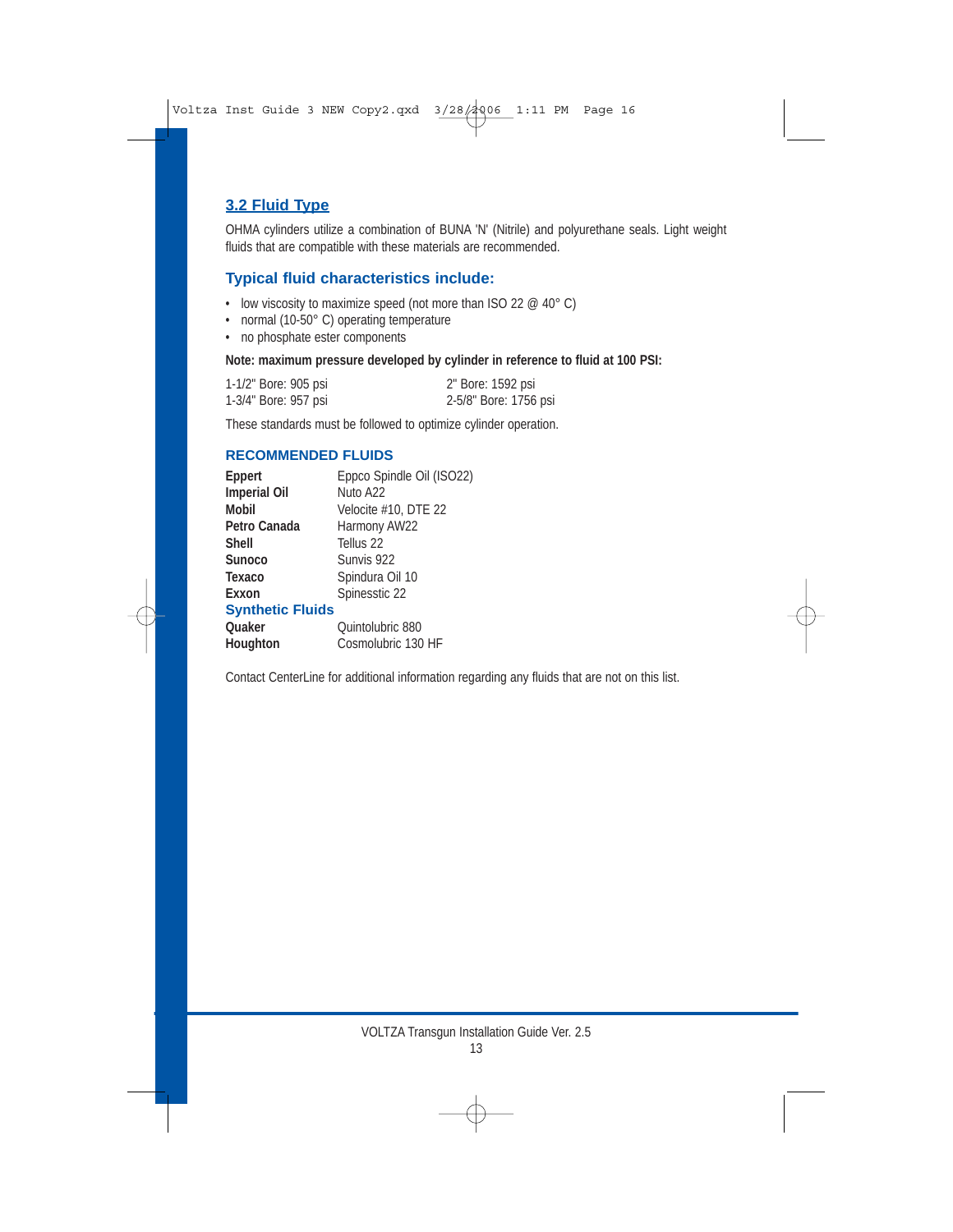## **3.3 Typical Series Water Connection**

The VOLTZA Transgun is water cooled. Depending on the type of application and duty cycle, there are two basic methods of connecting the gun package to the water supply: series and parallel.

Use the **series connection** method for low duty cycle operation (5%). Use **parallel** for applications exceeding a 5% duty cycle.

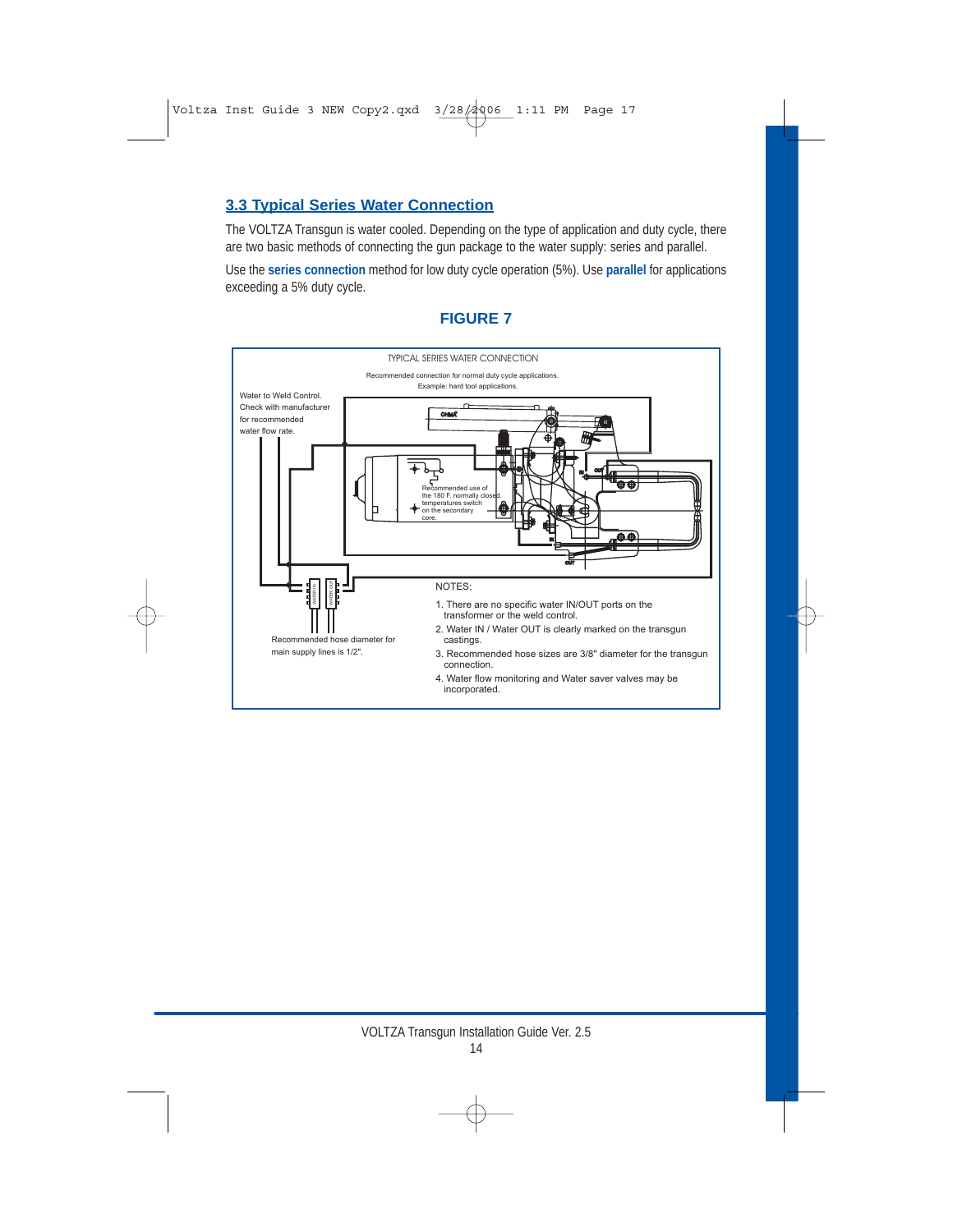## **3.4 Typical Parallel Water Connection**

## **FIGURE 8**



## **3.5 Pneumatic System Configurations**

There are three (3) common pneumatic hook-up configurations:

- 1. Standard Hook-up
- 2. Blocking Valve/Tip Positioning Cylinder
- 3. Self-Relieving Regulator/Counter Balance Cylinder **(See Figures 9, 10 & 11)**.

The versatility of the VOLTZA Transgun package allows it to be operated in a number of ways. Contact CenterLine to discuss any unique application that may require special hook-up considerations.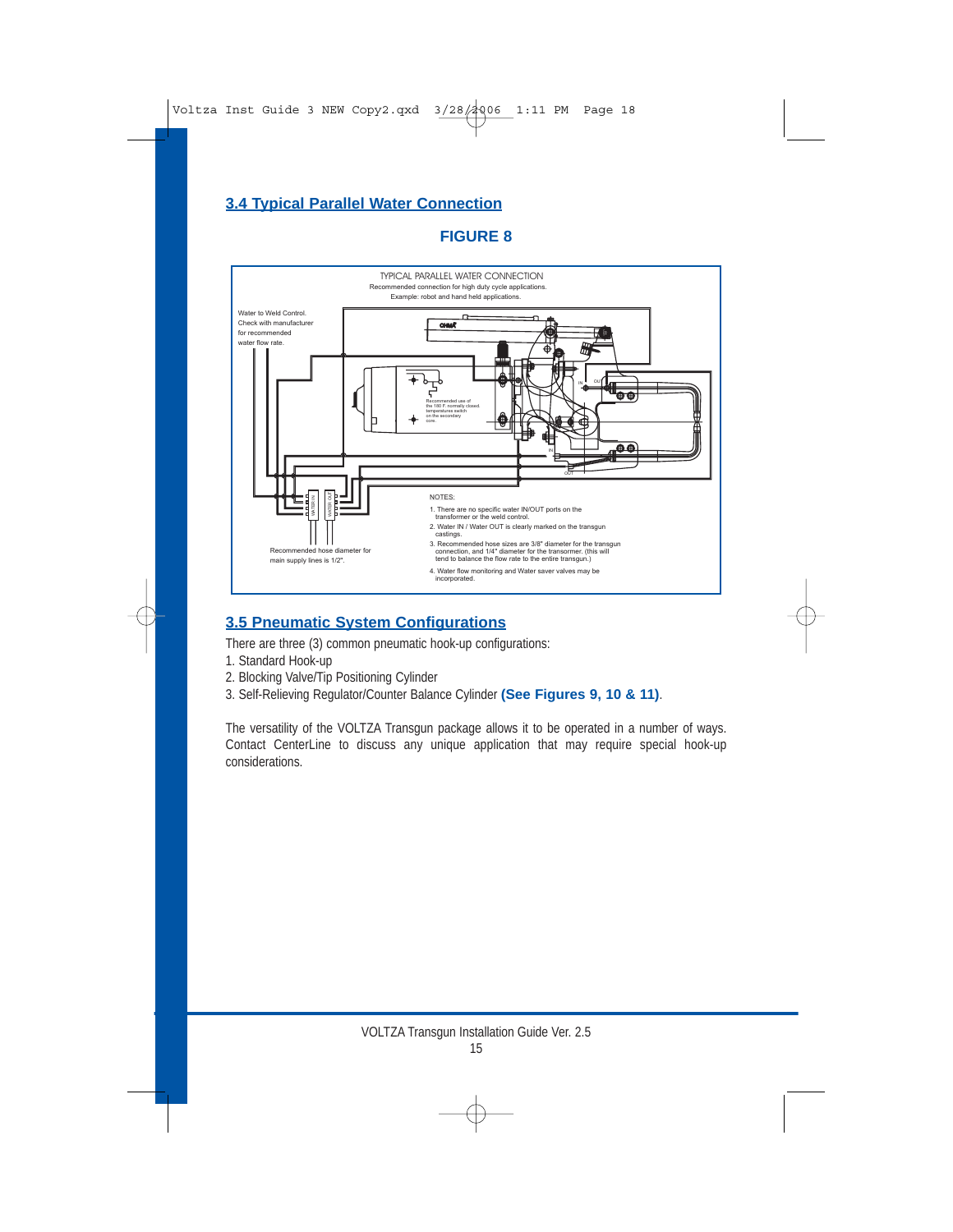## **3.6 Standard Hook-up**

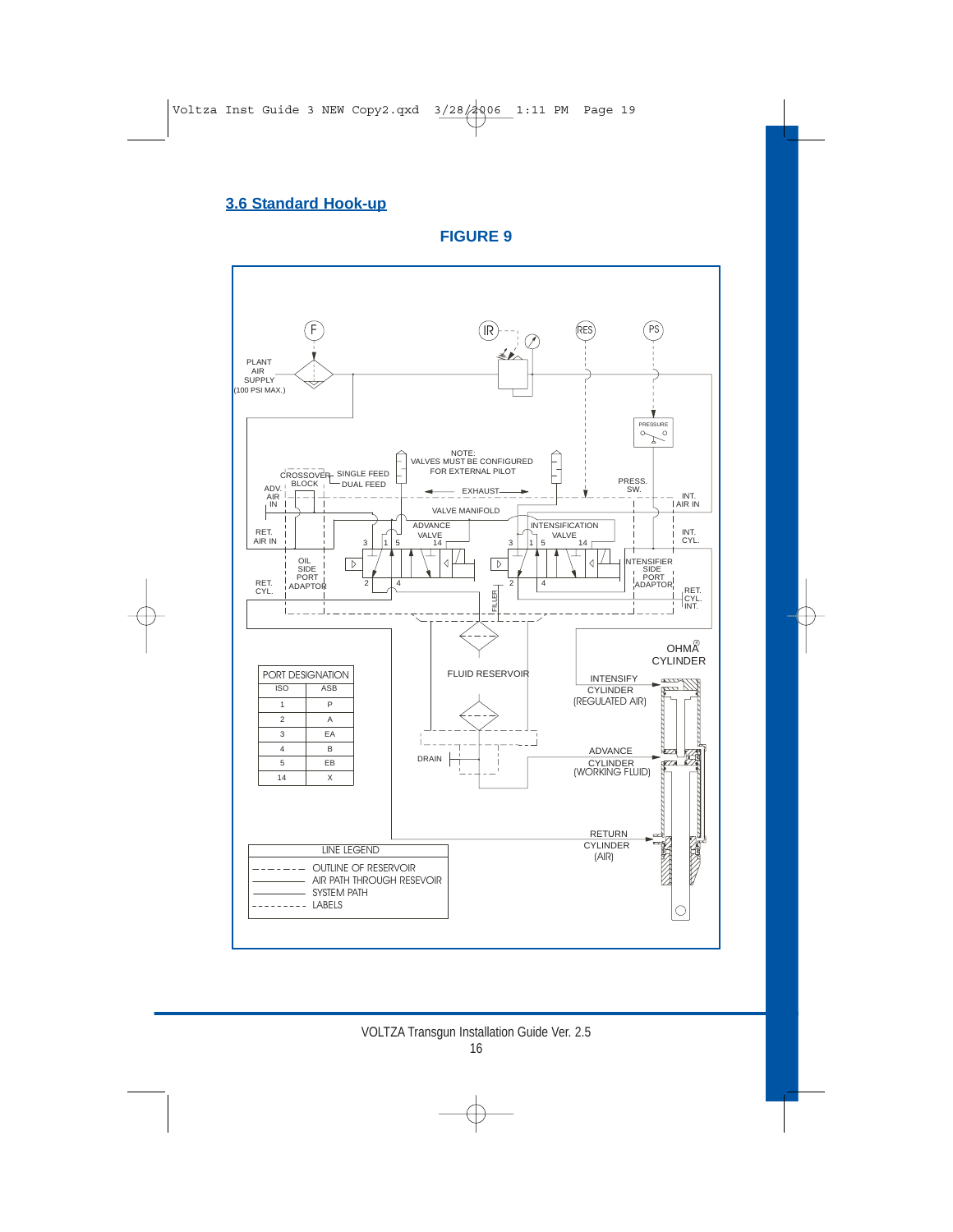## **3.7 Standard Blocking Valve, Tip Positioning Cylinder Hook-up**

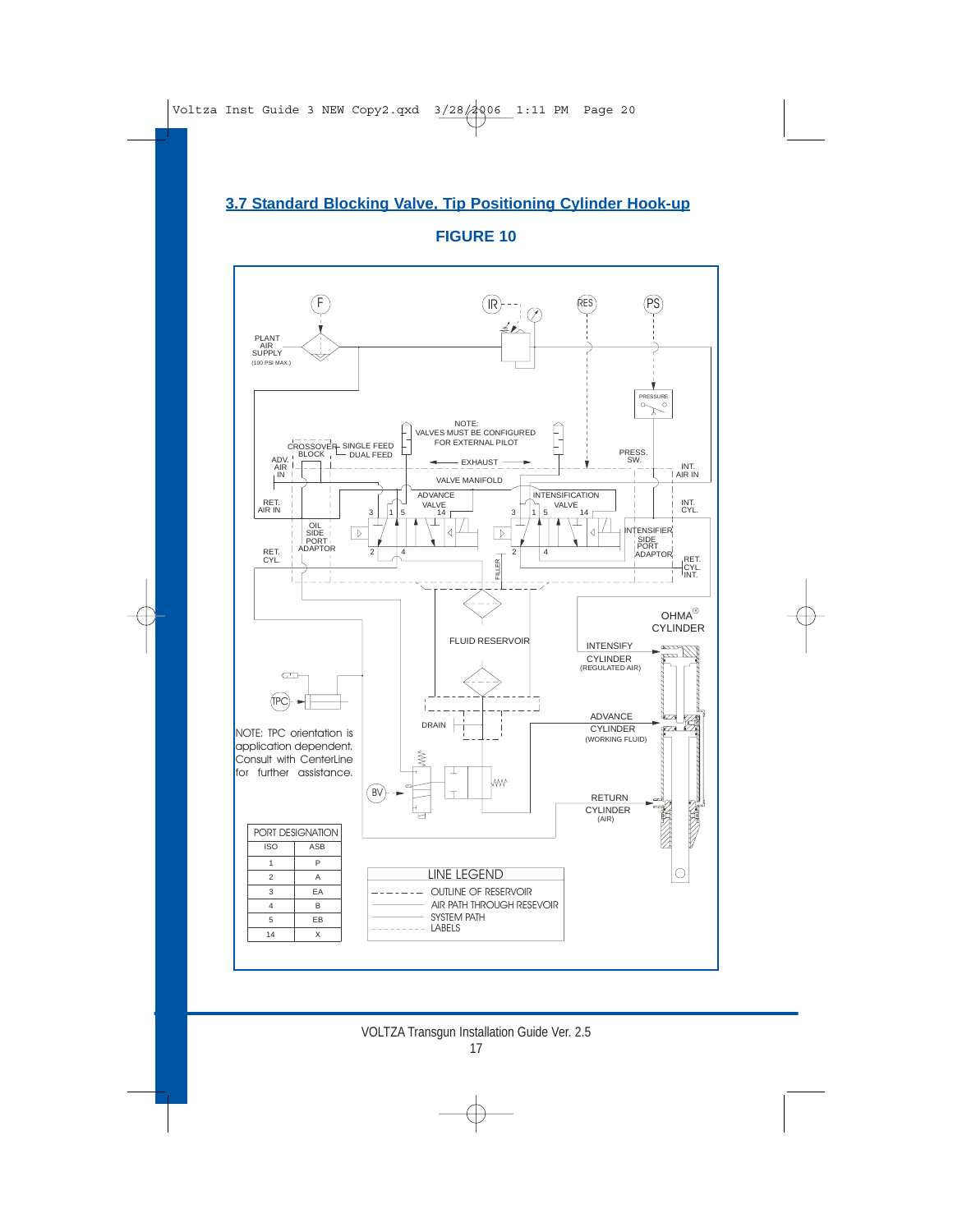## **3.8 Self Relieving Regulator/Counter Balance Cylinder Hook-up**

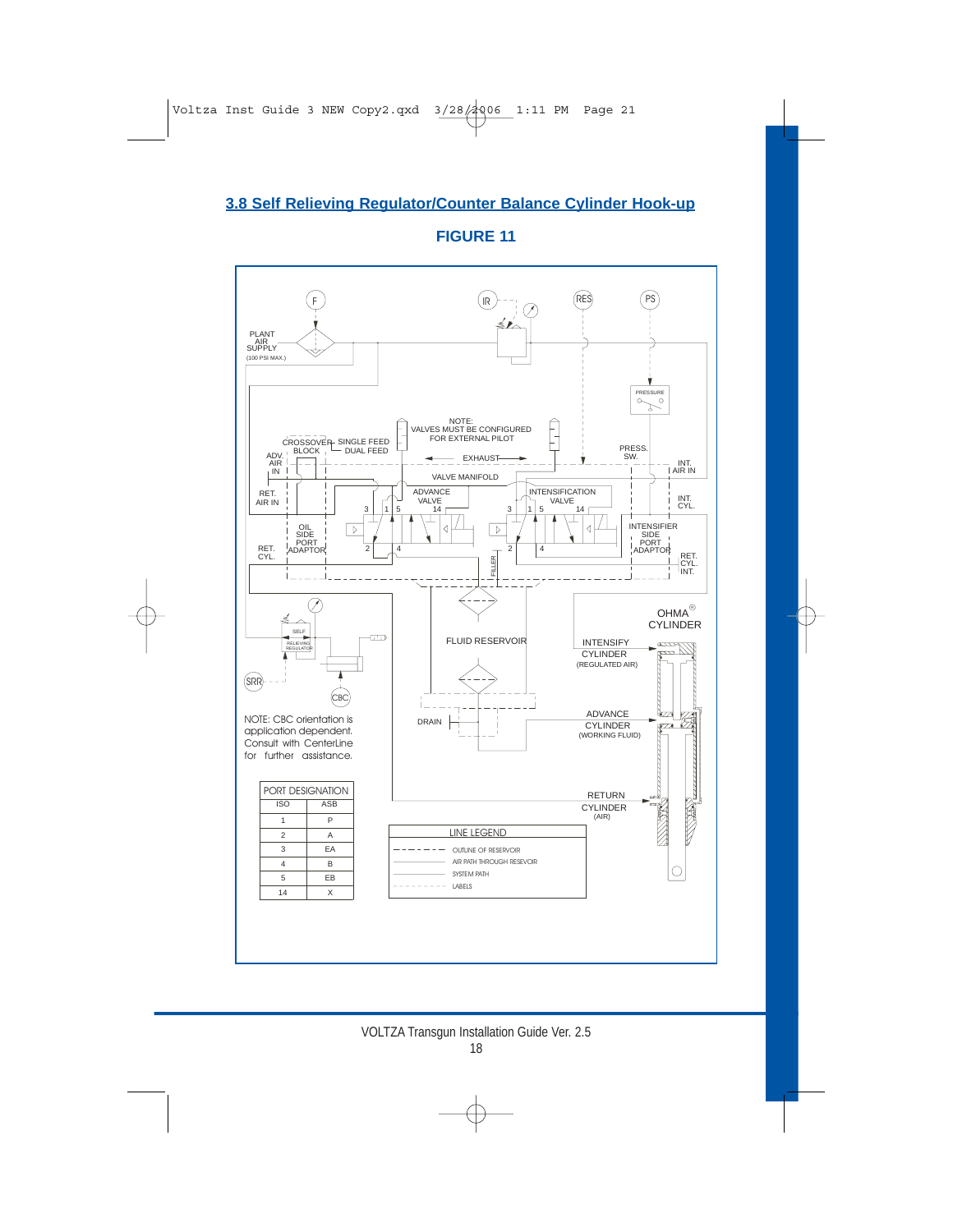## **4. Electrical**

All electrical connections must be performed by a qualified electrician. The diagrams which follow show two connection options: standard and hand held hook-up. The CenterLine cable contains the necessary leads to effect primary connection as well as the thermal switch and ground. The handheld hook-up has an additional ground check lead that must be utilized as part of the ground verification circuit. Contact CenterLine to receive information pertaining to ground fault requirements for hand-held applications.

## **4.1 Cable Hook-up**

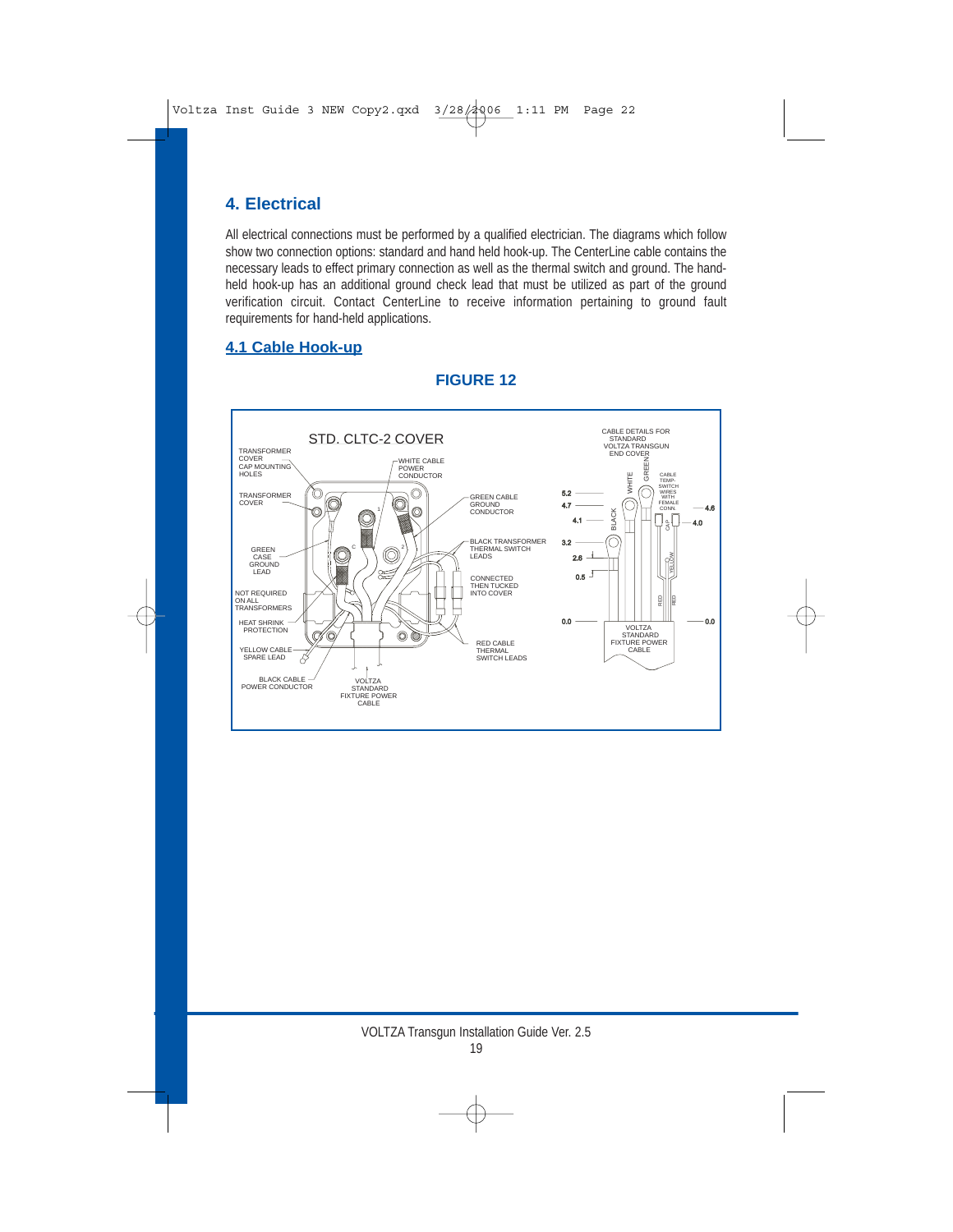## **4.2 Hand Held Hook-up**

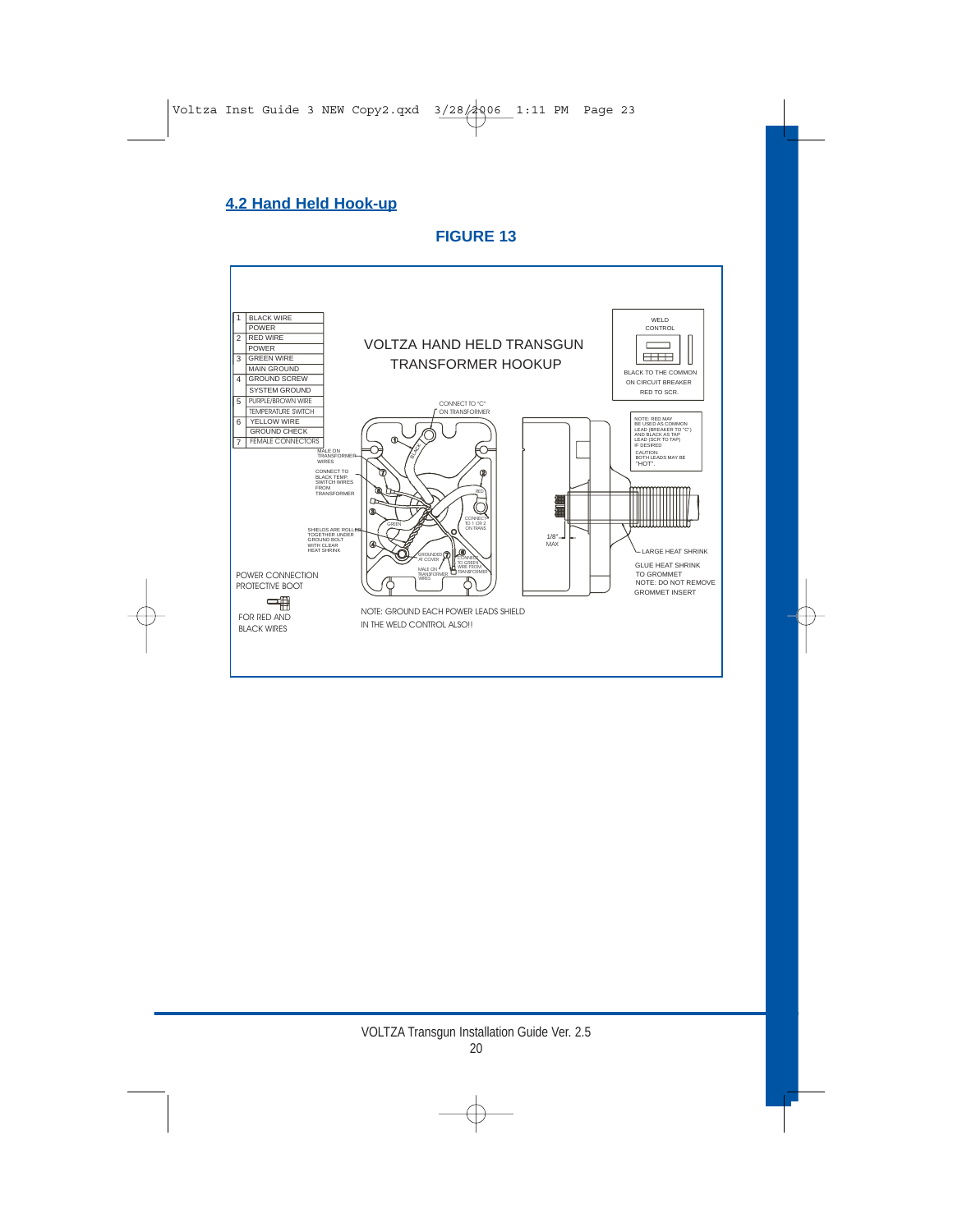## **4.3 Firing Handle**

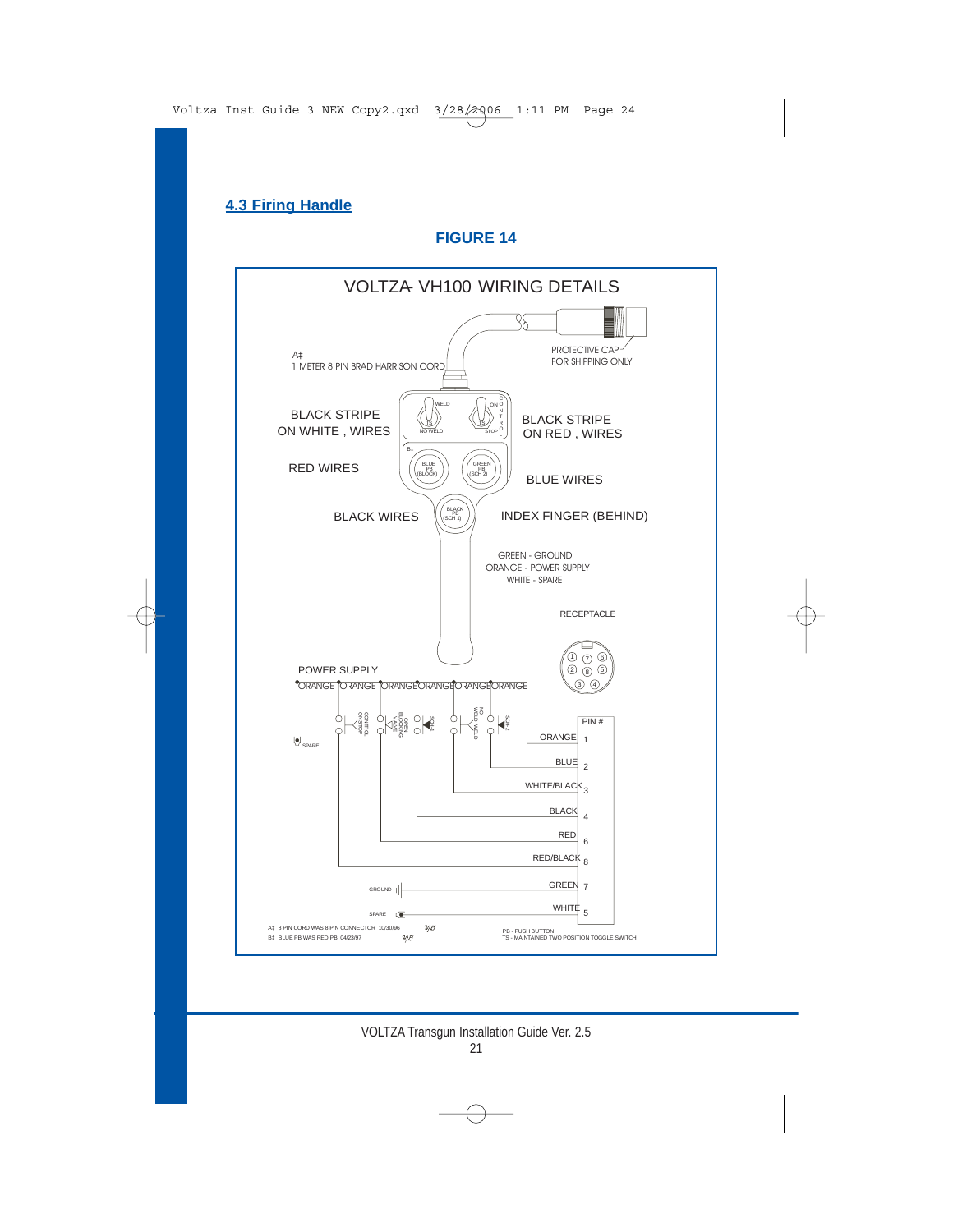## **5. Operating Instructions**

Perform the following steps for initial start-up and operation of the VOLTZA Transgun package. Note that in addition to this booklet, CenterLine provides a detailed maintenance manual with all transgun orders. Refer to this manual for specific information concerning particular gun style(s) used on the tool/project. Additional copies can be purchased by contacting CenterLine.

## **5.1 Installation Review**

Complete the following checklist to verify that the gun package(s) has been properly installed:

- $\Box$  All bolts used to mount the gun are secured in place with lock washers.
- $\Box$  With the part in the gun throat, the gun has been set to weld at the weld plane.
- $\Box$  The gun transformer has been properly connected to the weld control and a ground strap has been installed on the transformer secondary.
- $\Box$  The cooling circuit is connected, there are no kinks in any of the lines, all fittings have been tightened and checked for leaks.
- $\Box$  Verify proper hose sizing by reviewing the chart in section 2.6.
- $\Box$  The OHMA cylinder is positioned so that the fluid line travels continuously upward to the reservoir and there are no loops, bends or kinks in the hosing.
- $\Box$  The fluid line is as short as is practical.
- $\Box$  Fluid lines which run to a manifold are approximately of equal length to other gun packages being fed from the same manifold. The manifold is above the cylinder fluid port.
- $\Box$  The fluid line is connected to the fluid port of the reservoir package.
- $\Box$  The plant air supply line is connected through a properly sized filter to the "return air in" port of the reservoir.
- $\Box$  The return air line from the OHMA cylinder is connected to the "return air out" port of the reservoir package.
- $\Box$  The intensification line from the OHMA cylinder is connected to the "intensifier out" port of the reservoir.
- $\Box$  The electrical connections to the valves have been checked against the electrical schematic.
- $\Box$  The reservoir is filled to its indicated level with all guns fed from the reservoir in open position.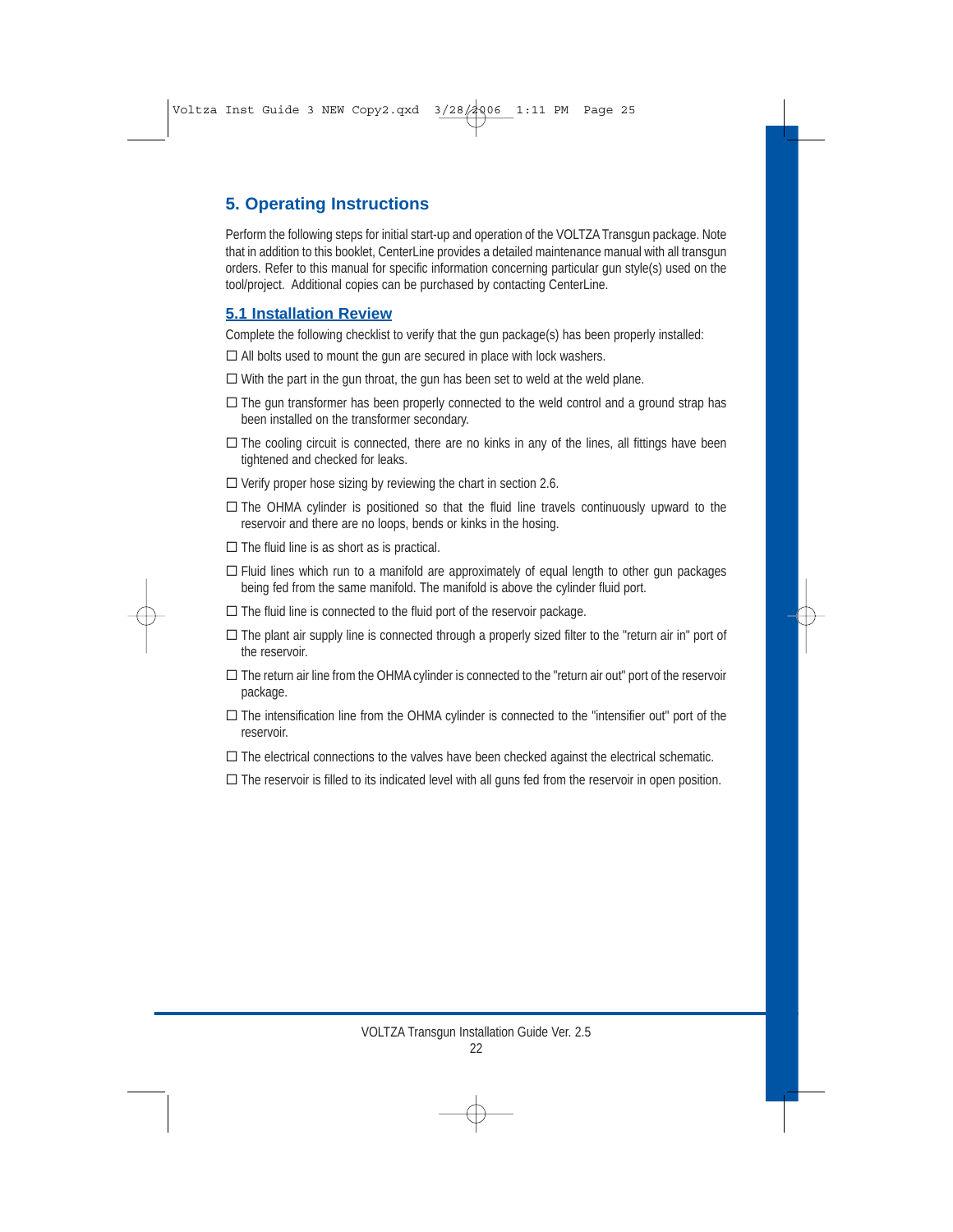## **5.2 Start-up**

The following steps must be performed with no electrical service to the system.

- 1. Turn on the air supply, increase the main air supply regulator to (approximately 20 30 PSI). Set intensification regulator at 0. This action should cause the gun to fully open. If not, slowly increase the pressure until gun is fully open.
- 2. Check pneumatic system for air leaks and verify that the gun is fully opened. If gun does not fully open, it may be a mechanical problem, improper connection, or the air is not hooked up properly.
- 3. Activate the manual override on the advance valve 3 to 4 times to close the gun. This will bleed any air that may have entered the fluid lines during installation. Check for interference, misalignment, poor hosing placement and other possible concerns. At this stage the likelihood of serious damage to the tool is slight.
- 4. Re-check fluid level in the reservoir. All OHMA cylinders must be in the returned position (gun open) to prevent the possibility of overfilling the reservoirs. If overfilled, remove excess fluid through the reservoir drain port.
- 5. Next, adjust the intensification regulators. Each gun package has a VOLTZA Transgun label affixed to it which specifies the tip ratio. The weld force developed by the gun is determined by this ratio. The intensifier regulator must not exceed the recommended forces indicated on the label. A good practice is to check all tip forces with a weld force gauge to detect areas which may not be functioning properly. Should the gun not be developing the proper weld force, check the system for leaks, trapped air or mechanical problems. To set the initial weld force adjust the intensification regulator to the air pressure setting required to produce the desired weld force. This should be below the minimum available system pressure to ensure consistency.
- 6. Next, turn on the water and ensure that it is properly flowing through the entire cooling circuit.
- 7. Verify all flow meters in the system for proper flow and check for water leaks.
- 8. **Certified electrical personnel must check all electrical connections.**
- 9. **CAUTION:** Firing the guns without water will cause permanent failure to the transformers.

**Once assured that all system features are functioning properly, you may now begin developing a weld schedule to produce the welds. This stage of the process involves fine tuning the schedule, weld force, and any automatic features of the tool such as shuttles and transgun pivot units. This task must be performed by personnel qualified to operate the weld control and knowledge of the welding process.**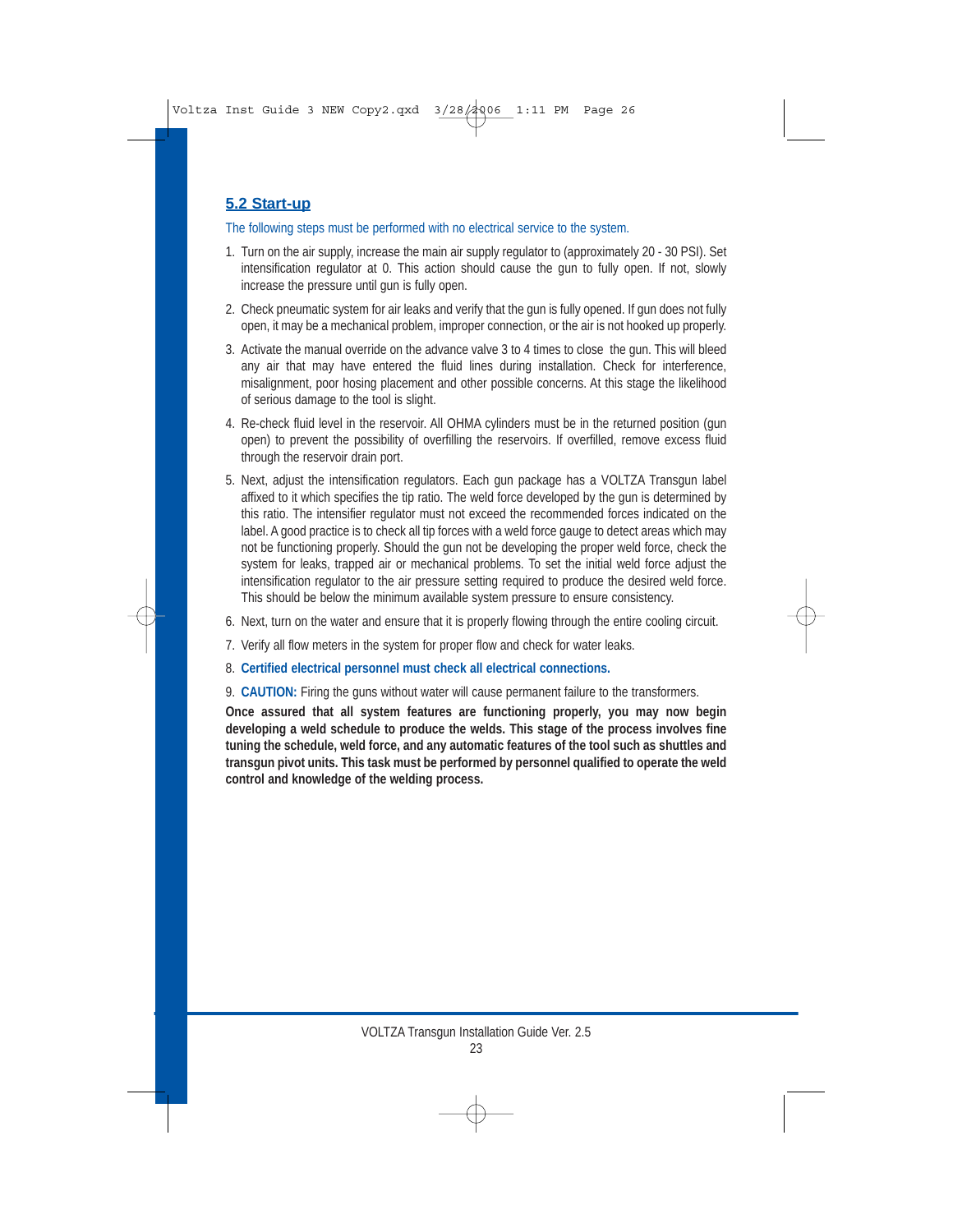## **5.3 OHMA Cylinder Sequence of Operation**

The OHMA cylinder has a unique method of operation. Its simple design allows it to be easily controlled for a variety of applications.

#### **Stage 1: Cylinder At Rest Position:**

At this stage, return air pressure is present at the Return Port (Port EE1) to maintain the working piston and intensifier piston retracted. Port EE3 (Intensifier Port) and the fluid reservoir are vented to atmosphere. Ports EE1 and EE2 are operated with an advance/return valve and EE3 is operated with an intensification valve.

#### **Stage 2: Low Pressure Advance:**

To initiate the low pressure advance stroke, air pressure is directed to the top of the fluid reservoir to force fluid to move into the OHMA cylinder via Port EE2 (Advance Port). The low Pressure fluid causes the working piston to stroke forward at low pressure. Ports EE1 and EE3 are vented to atmosphere.

#### **Stage 3: Power Stroke (Weld Stroke):**

Regulated air pressure is applied to Port EE3 to drive the intensifier piston forward. The piston advances through the middle separator to block incoming fluid at EE2 and seal the OHMA cylinder fluid chamber. As the intensifier piston strokes into the fluid, trapped fluid is displaced to produce the power stroke.

#### **Return Stroke:**

To return the cylinder to rest position air pressure is again directed to Port EE1 while EE2 and EE3 go to atmosphere pressure simultaneously. This causes both pistons to return to their retracted positions.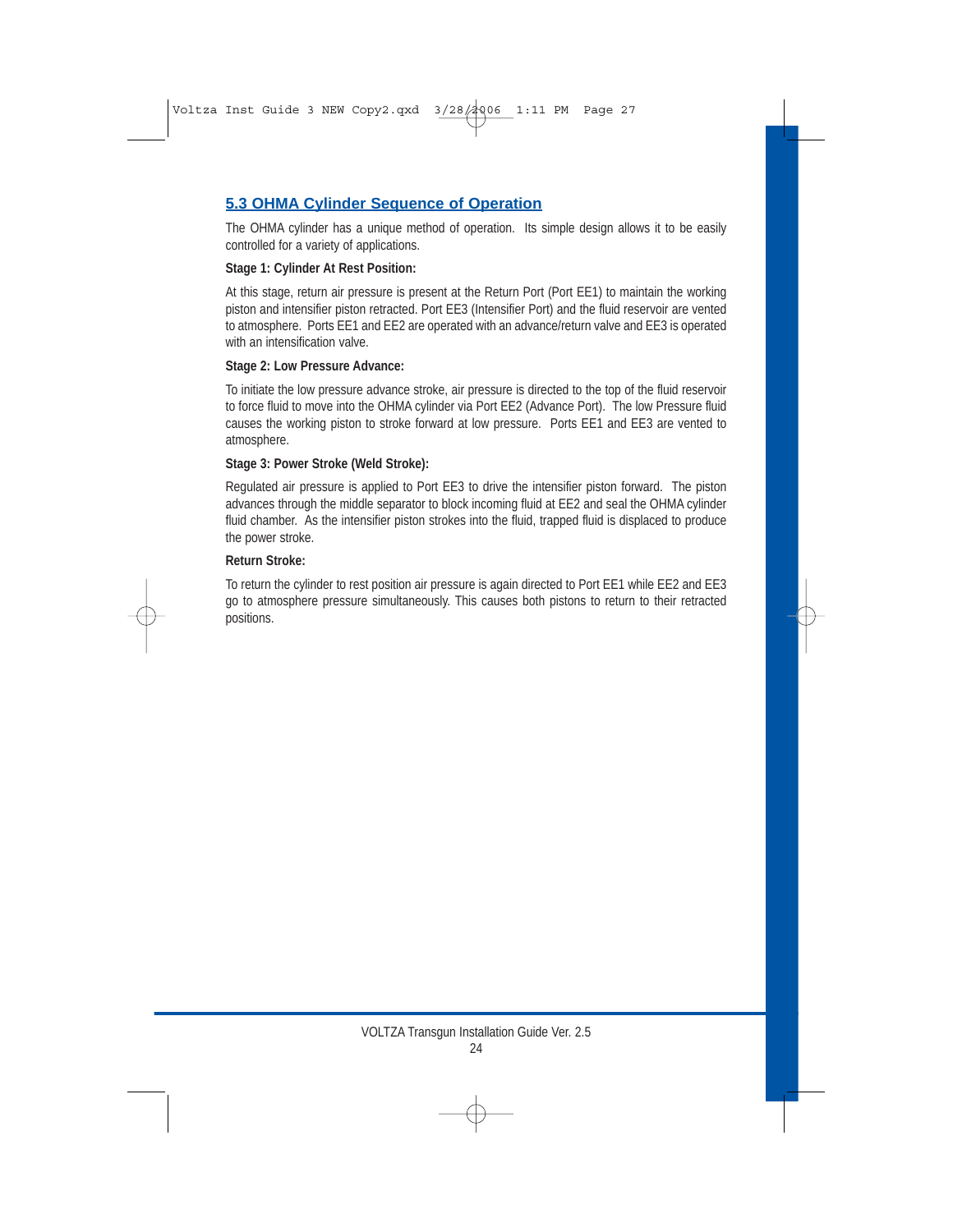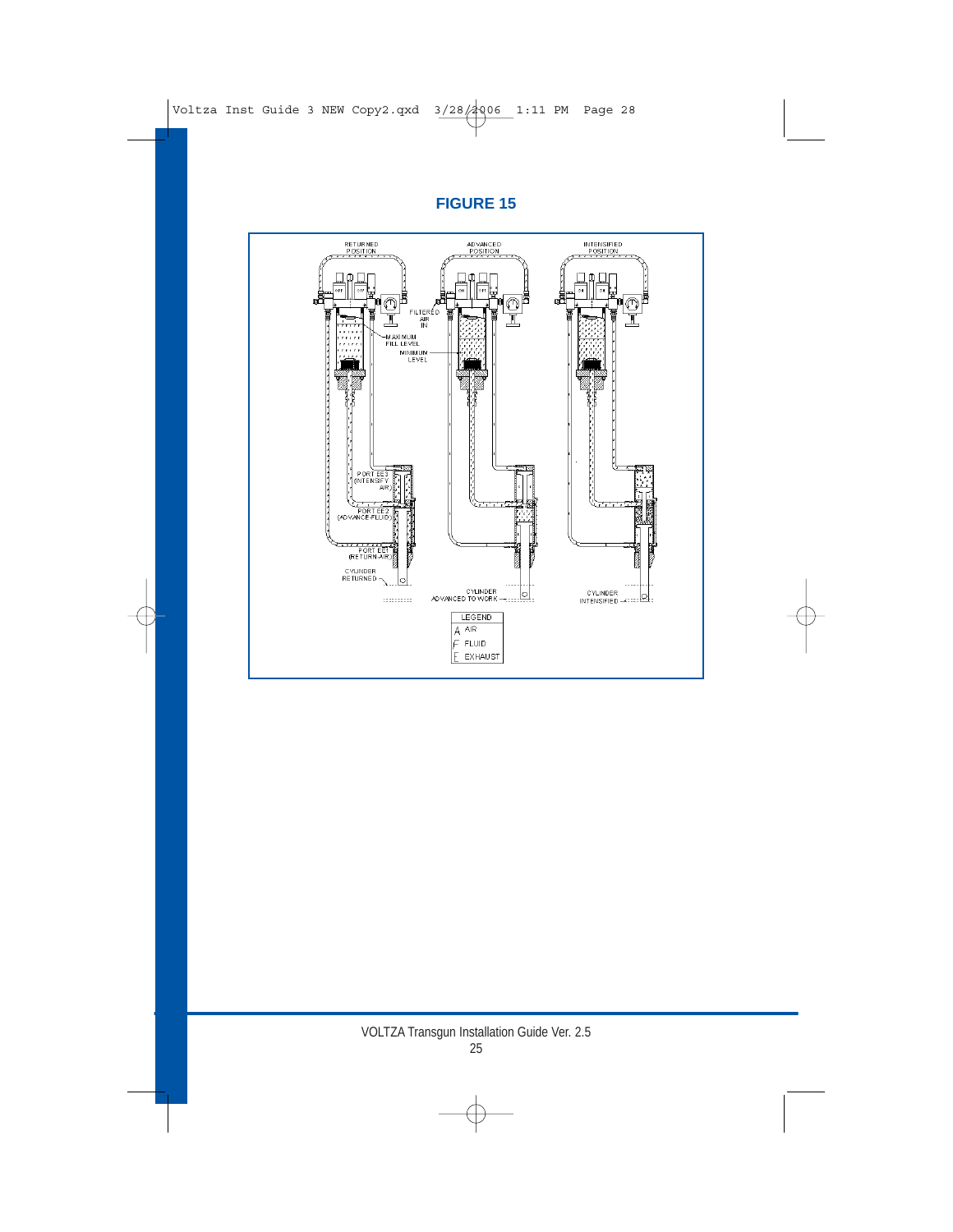## **5.4 Cylinder Section View - Generic**

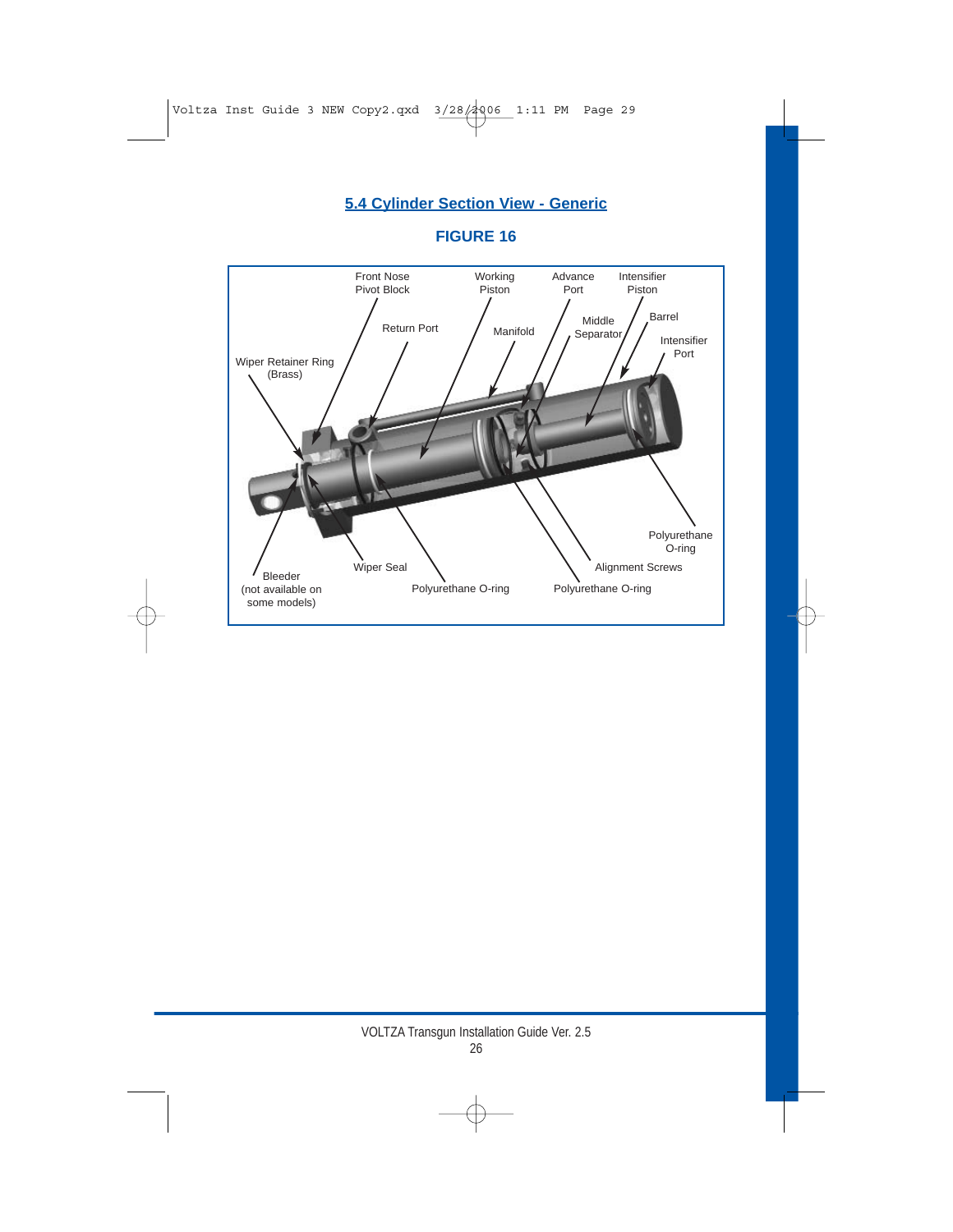## **5.5 VOLTZA Transgun Label Data**

All VOLTZA Transguns are shipped with a descriptive label that provides specific information about each gun package. The label on each VOLTZA Transgun contains valuable information about your equipment. The diagram below identifies what is included on each label.

- 
- 1. Model Number 4. OHMA<sup>®</sup> Cylinder Model Number
	-
- 2. Serial Number 5. Air Pressure for 900 lbs. Tip Force
- 
- 3. Tip Ratio 6. Max. recommended intensifier regulator setting

## **FIGURE 17 FOR ILLUSTRATION ONLY**

# **VOLTZA® TRANSGUN**

GUN MODEL NO. CLTG-9558-17 SERIAL NO. 7434 Tip Ratio 20:1

# **OHMA® CYLINDER**

CYL. NO. 8822-FNP-.26-16C Gun Yields 900 lbs Tip Force at 45 PSI Maximum recommended intensifier regulator setting 65 PSI Any modifications will affect unit performance & life and absolves the manufacturer of any responsibility for product performance. **For more information call CenterLine (519) 734-8330.**

## **Note the following:**

- 1. Manufacturer places label on VOLTZA Transgun after testing the product.
- 2. An additional label is included with the packing slip. Customer should affix matching label on the reservoir that is connected to the transgun. Place it near the intensification regulator.
- 3. Customer should cross reference this additional label with Gun model # & serial # indicated on the transgun package.
- 4. **Warning!! Do not exceed maximum recommended intensifier regulator setting as shown on transgun label.**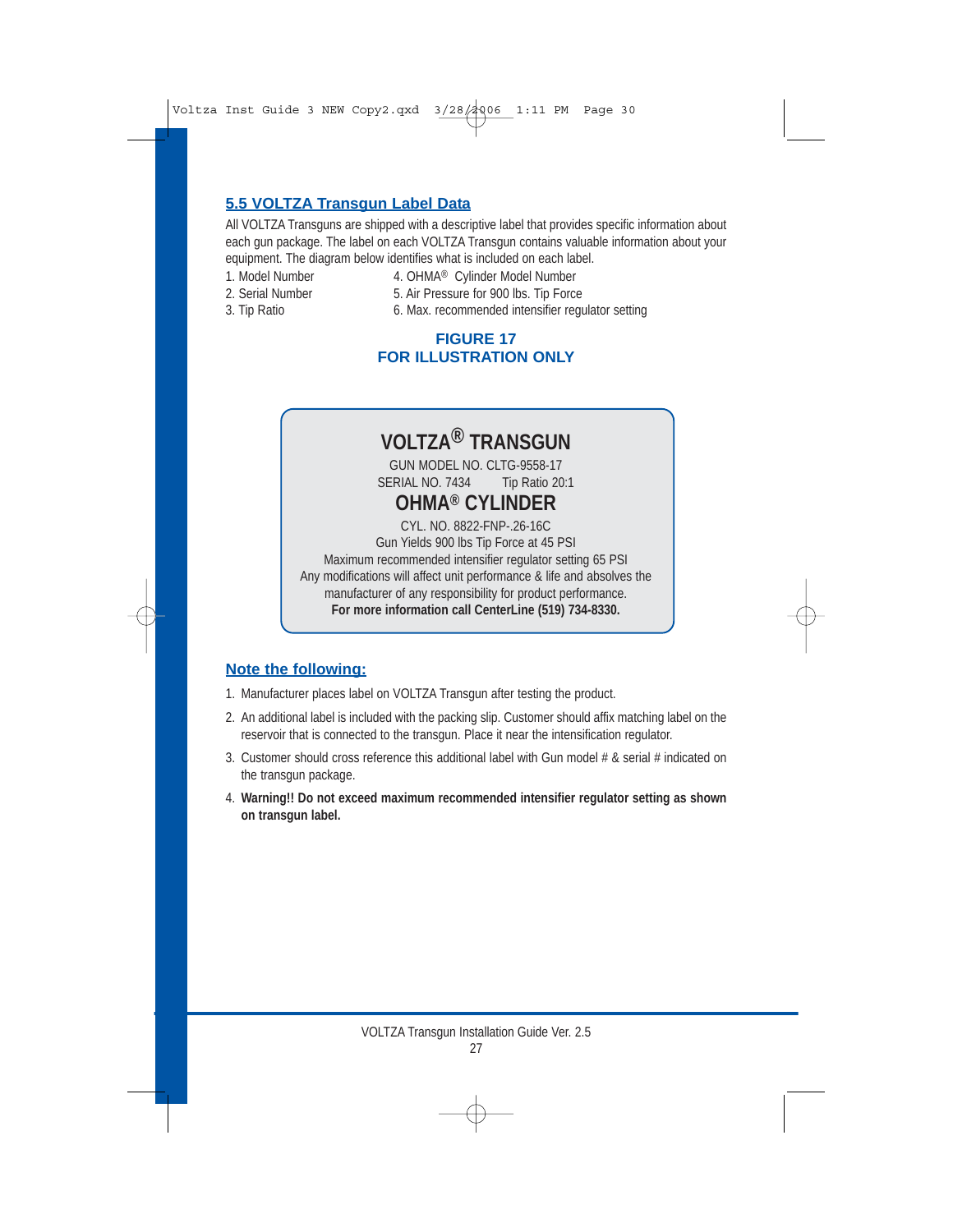## **6. Troubleshooting**

## **6.1 Cylinder Rod Won't Return**

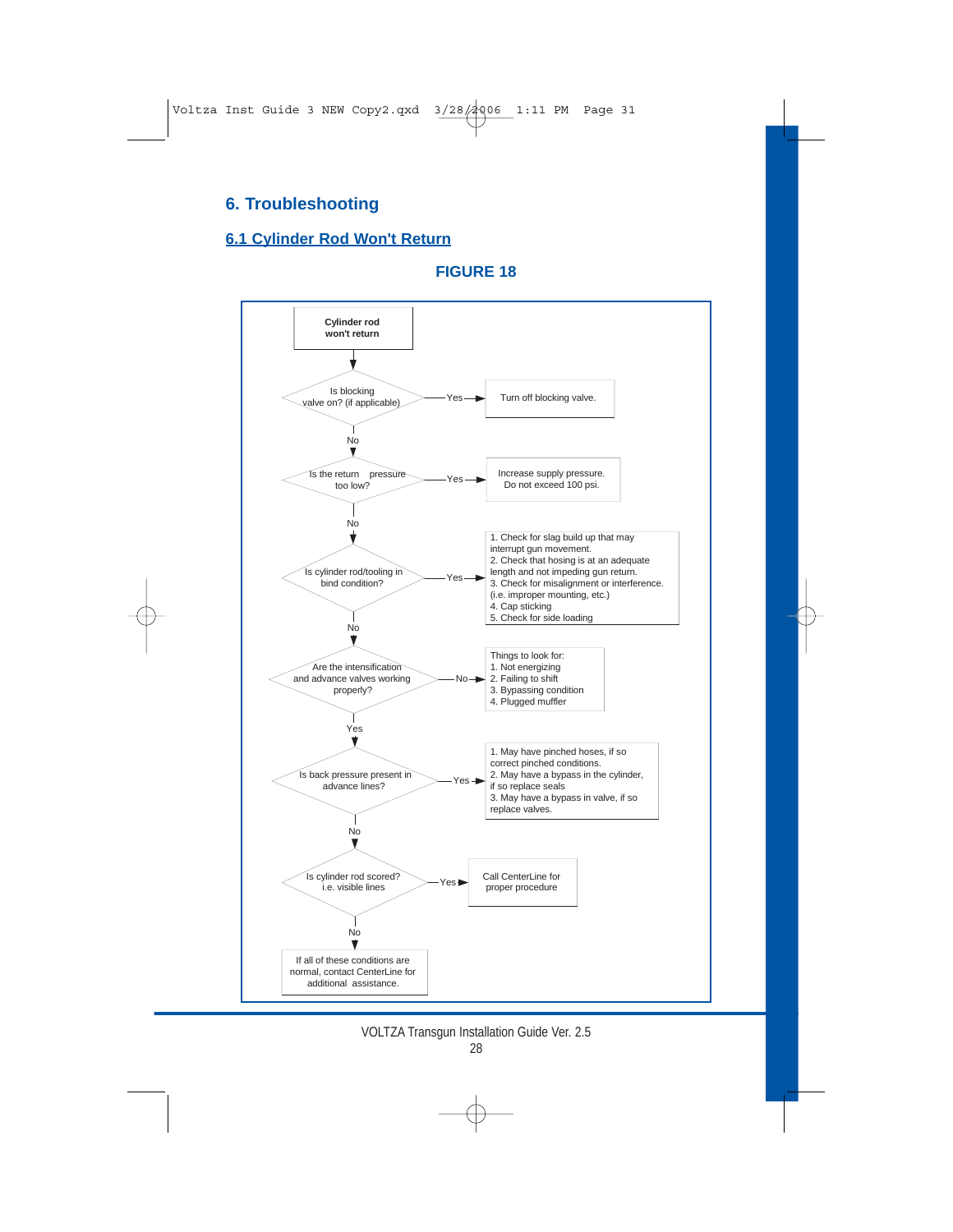## **6.2 Transgun Will Not Close Properly**

![](_page_31_Figure_2.jpeg)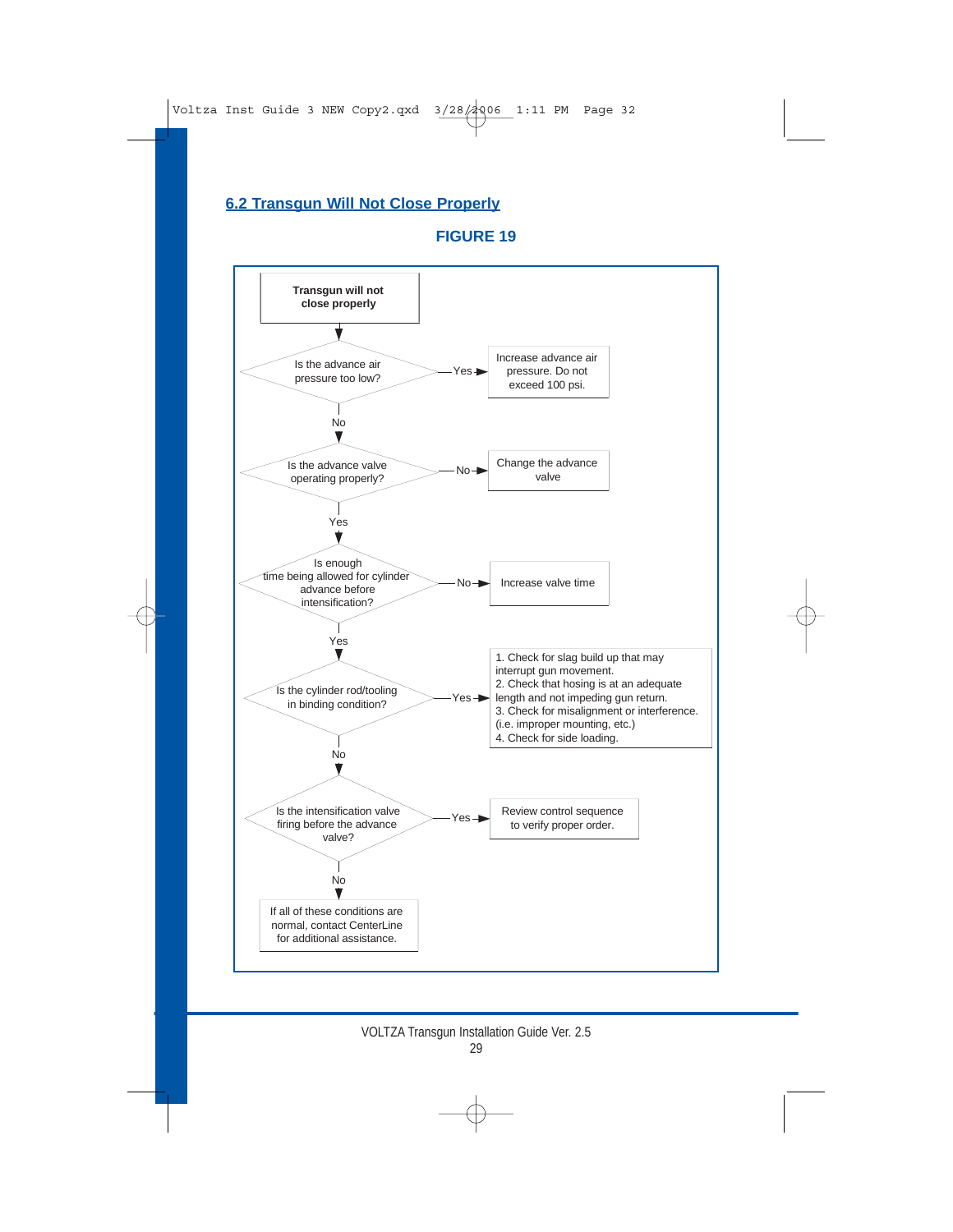## **6.3 Transgun Operation Too Slow**

![](_page_32_Figure_2.jpeg)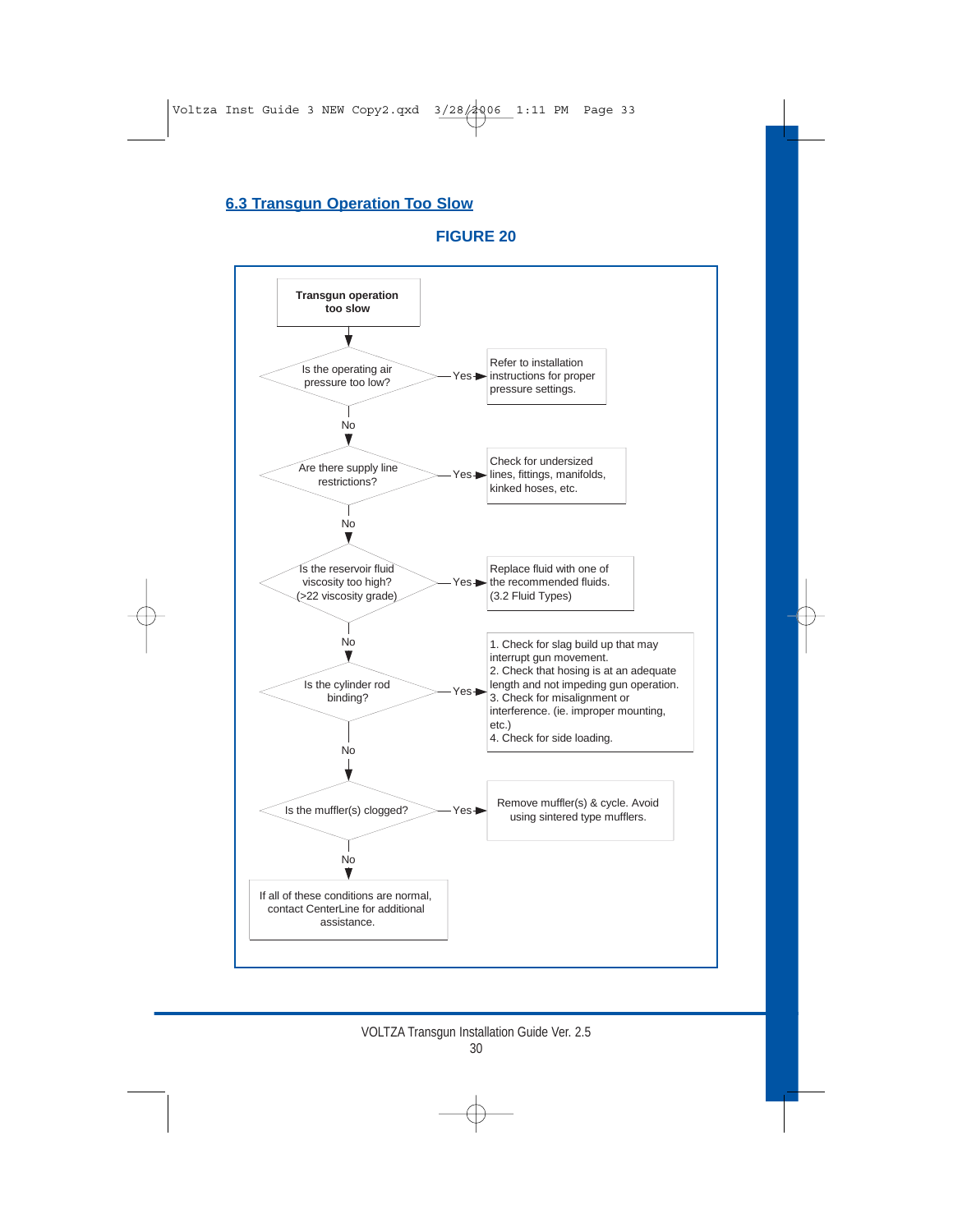## **6.4 Inconsistent or Lack of Proper Intensification Stroke**

![](_page_33_Figure_2.jpeg)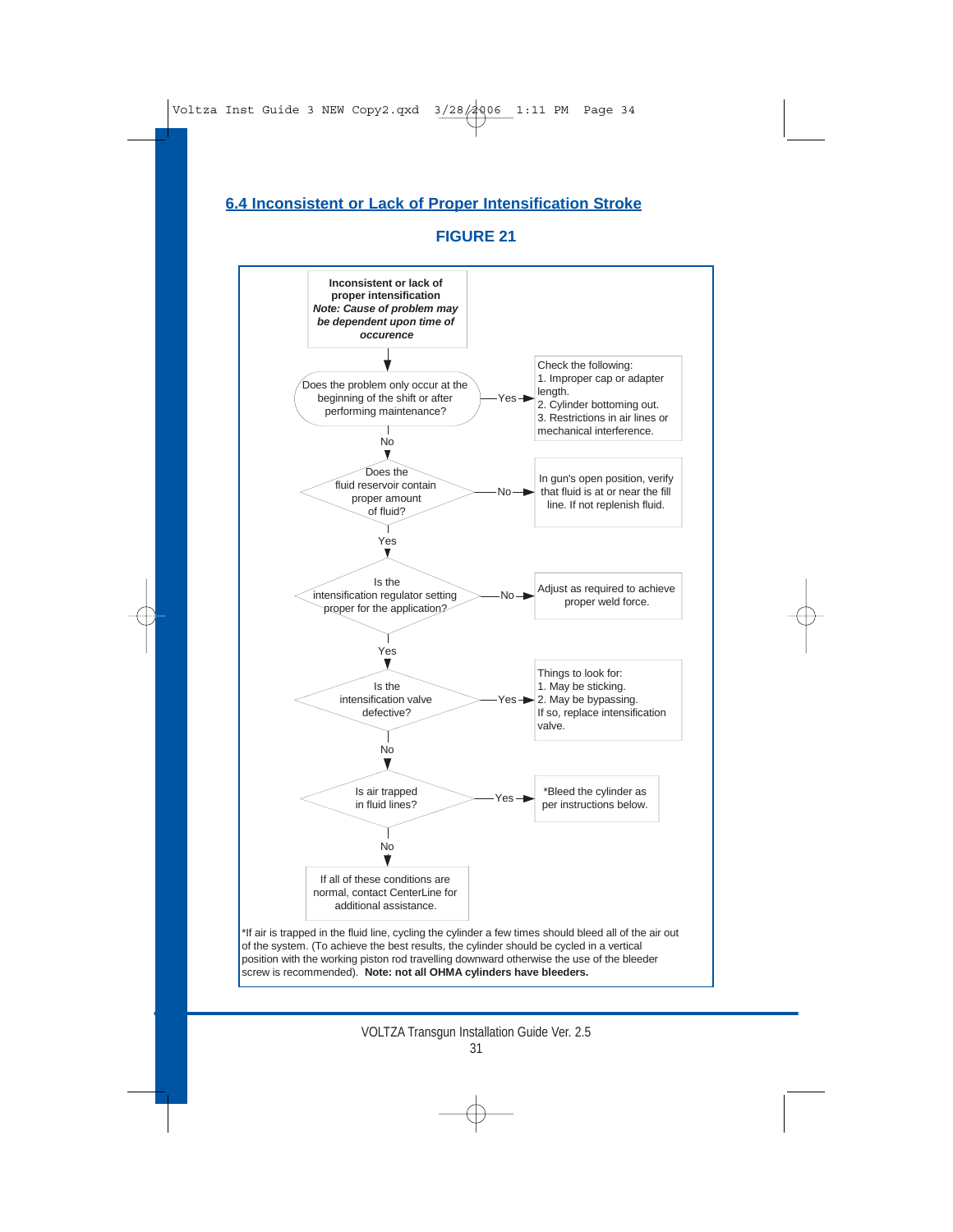## **6.5 Fluid Exhaust from Air Valve Exhaust**

![](_page_34_Figure_1.jpeg)

![](_page_34_Figure_2.jpeg)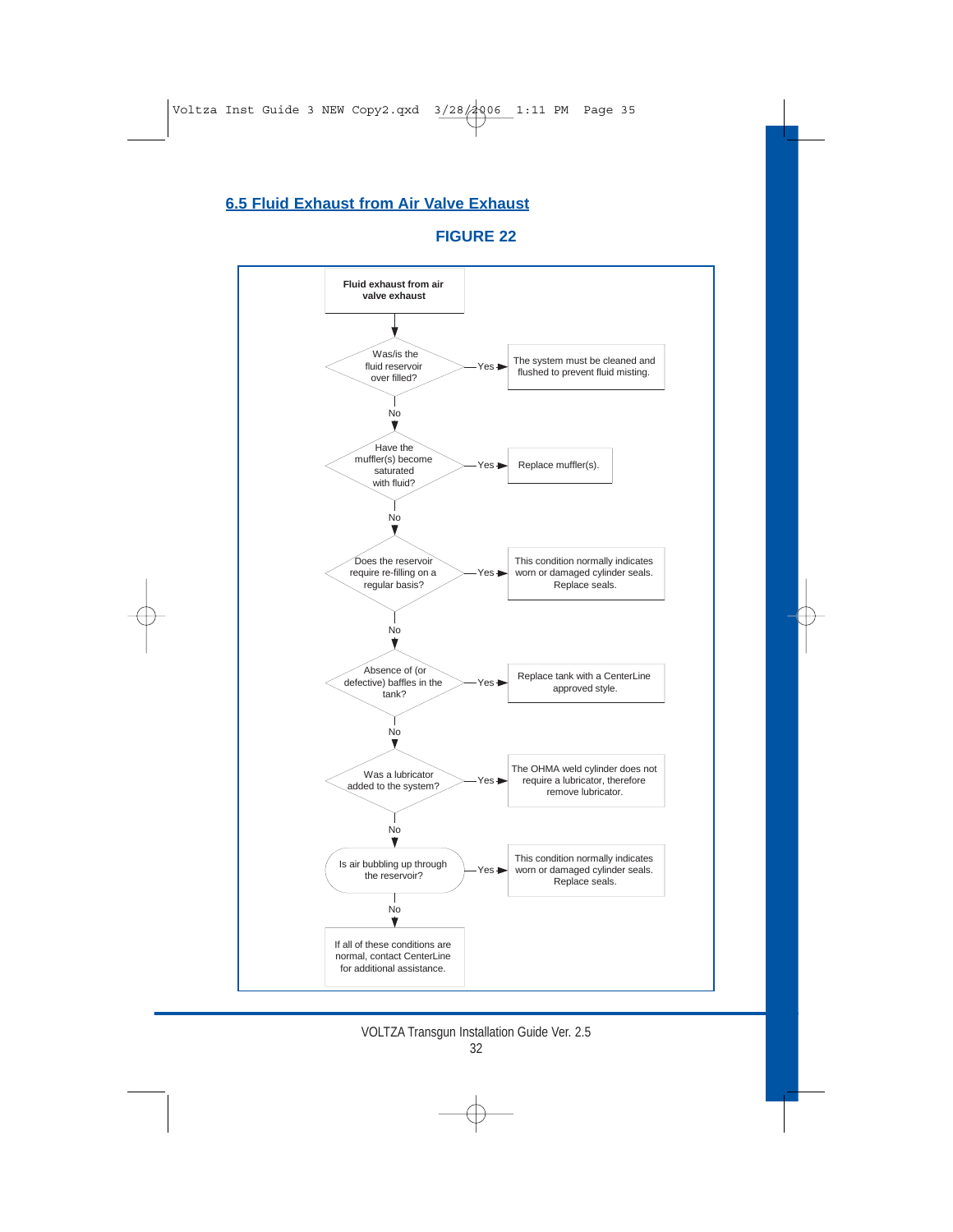## **6.6 Cylinder Leak Test**

Review "5.3 OHMA Cylinder Sequence of Operation"

- 1. First, remove all three lines to the cylinder and drain the fluid contained inside.
- 2. Put low-pressured air into the return port. This should retract both pistons. Check the two open ports, there should be no air leaks.
- 3. Remove the air connection from the return port and attach it to the middle port (fluid port). Air should cause the working piston rod to extend rapidly. Check the two open ports, there should be no air leaks.
- 4. Remove the air connection from the fluid port and attach it to the intensification port. Air should cause the intensifier piston to rapidly move forward. Metal to metal contact, sound will be heard when it bottoms out. Check the two open ports, there should be no air leaks.
- 5. If an air leak is found, the seals should be replaced and the cylinder checked again before installing it.

If no leaks can be located, the cylinder should be functioning properly when placed in operation. Other factors in the circuit, such as improper hook-up, tooling misalignment and valve breakdown, may cause cylinder malfunction.

## **6.7 Cylinder Disassembly Instructions**

All disassembly and assembly must be done in a clean work area. Never clamp the cylinder barrel in a vise; always clamp the cylinder by the mounting block. Never use air pressure to remove internal parts. Care must be taken not to nip or pinch O-rings when re-assembling cylinders.

- 1. Drain all fluid from the cylinder. Remove the three set screws that secure the nose guide/mounting block (on the rod end) to the barrel.
- 2. Pull the working piston out of the cylinder. The nose guide/mounting block will slide out with the piston. Care should be taken when removing the piston so the barrel wall will not be scored.
- 3. Remove the three set screws that secure the middle separator. There is a threaded hole in the intensifier piston that will accept 1/4-20 NC threaded rod. This can be utilized to reach inside the barrel, screw into the intensifier & pull both the middle separator and the intensifier piston out.

Note: Do not throw away screws when disassembling, they are specially made (ground) for the cylinder.

## **6.8 Cylinder Reassembly Instructions**

- 1. Clean all cylinder parts including the inside of the barrel with a solvent. If the barrel is scored, return it to CenterLine for repair/replacement.
- 2. Replace all seals. Extreme care should be used when replacing the high pressure seal located on the side of the middle separator stamped with a "P". The lips on the seal must face outward toward the working piston - **NOT** toward the intensifier piston.
- 3. Put the intensifier piston into the middle separator by inserting the piston rod into the side NOT stamped with a "P". Line up the screw holes and the fluid port on the middle separator with the screw holes in the barrel. Carefully push the middle separator and intensifier piston into place. Remember, the separator has a high pressure seal (the side stamped with the "P"), this should face toward the working piston. Install the middle separator screws.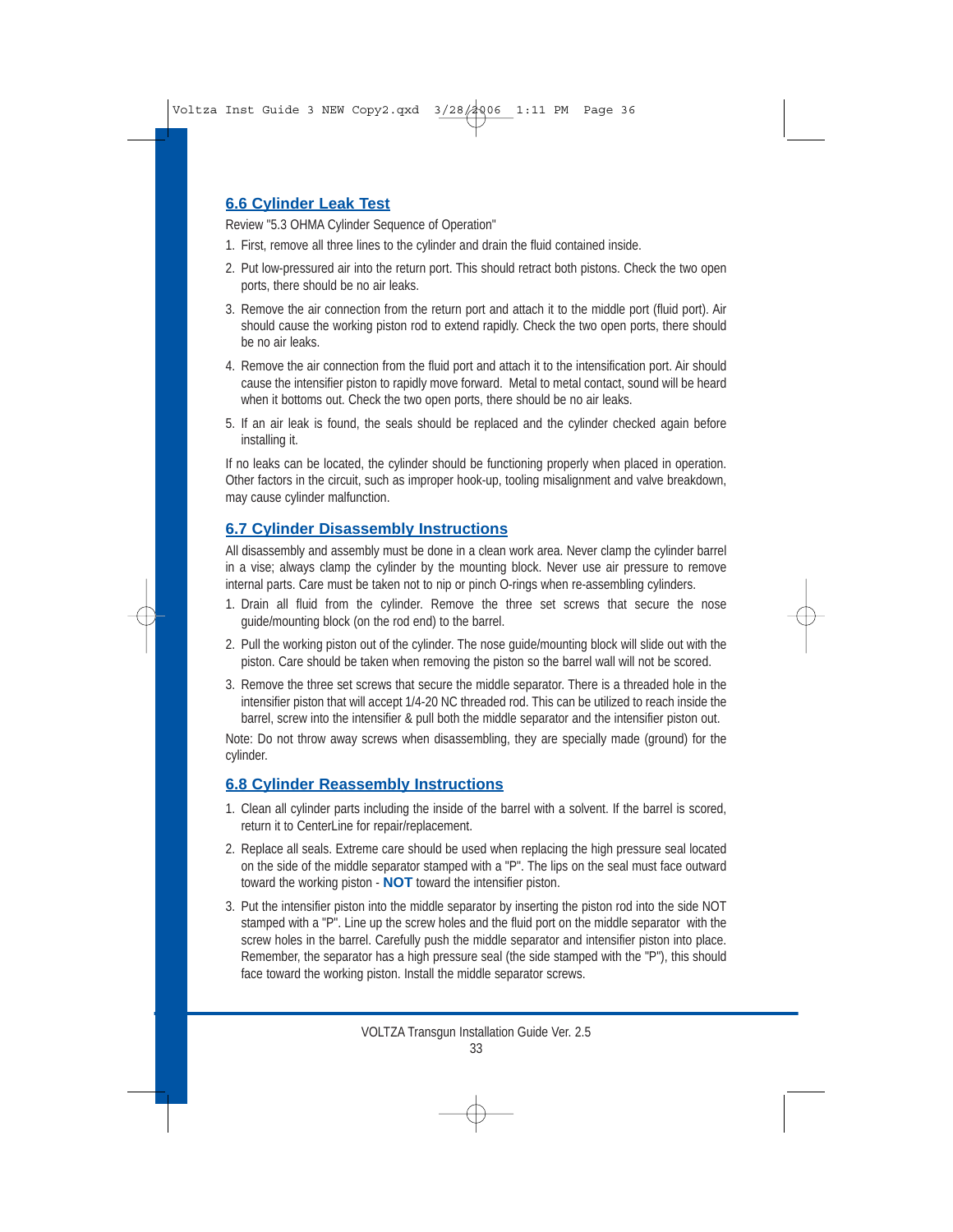4. Put the working piston in place in the nose guide. Line up the holes in the nose guide with the holes in the barrel. Push the nose guide and working piston into place and secure the screws. Check the cylinder for leaks in accordance with the instructions in "6.6 Cylinder Leak Test".

**NOTE:** If seal replacement does not eliminate cylinder malfunction, return all components to CenterLine for additional repairs.

## **6.9 Bleeding the OHMA Cylinder with Bleeder Screw**

- 1. Purge all air lines to clean the system of any build up. Connect air lines to the cylinder .
- 2. Attach all the hosing to the cylinder making sure that the cylinder is below or lower than the fluid reservoir, have the cylinder in a horizontal position with the fittings facing upward.
- 3. Loosen bleeder screw and allow fluid to gravity feed through the cylinder, until the fluid has no trace of air or bubbles.

#### \*Caution do not activate cylinder while the bleeder screw is loose. This action could cause serious injury.

Then tighten the bleeder screw.

- 4. Fill fluid reservoir to the maximum setting, loosen bleeder screw allowing fluid to escape until you have fluid without any air bubbles, then re tighten bleeder screw.
- 5. Replace any lost fluid in the reservoir to the maximum limit only.
- 6. Advance and return cylinder several times.
- 7. If you see any bubbles in the reservoir repeat step 3.
- 8. Without removing the advance line (Fluid line), install the cylinder and perform a tip force check.

\*Do not allow the fluid reservoir to drop below the limit lines.

## **6.10 Common Plumbing Mistakes**

#### **1. Use of multiple "T"'s instead of manifolds**

T's will restrict the flow since each T divides the flow rate by more than half. If the T's are located at the reservoir, the effects of a reduced flow rate will be magnified.

#### **2. Use of undersized lines**

The use of undersized lines will slow cylinder operation. The line ID should be one size greater than the port IDs in order for the gun to function at it's maximum speed capabilities.

#### **3. Supply lines from the tank to the transgun are too long or routed improperly**

Lines which are excessively long will restrict gun speed, therefore, always route the lines in the most direct path that is practical. This is especially true for fluid lines where loops may trap air. See "2.6 Mounting the Reservoir".

#### **4. Use of lubricator in the system**

The OHMA cylinder and Centerline reservoir packages are self lubricating. Adding a lubricator will introduce excess fluid to the system and this surplus will be expelled from the system in the form of a fluid mist in the exhaust or, in extreme cases, seep past the cylinder working piston seal to collect on the working piston and contaminate the gun. If a lubricator is needed for other equipment on the machine this should be incorporated after the air line which feeds the reservoir package.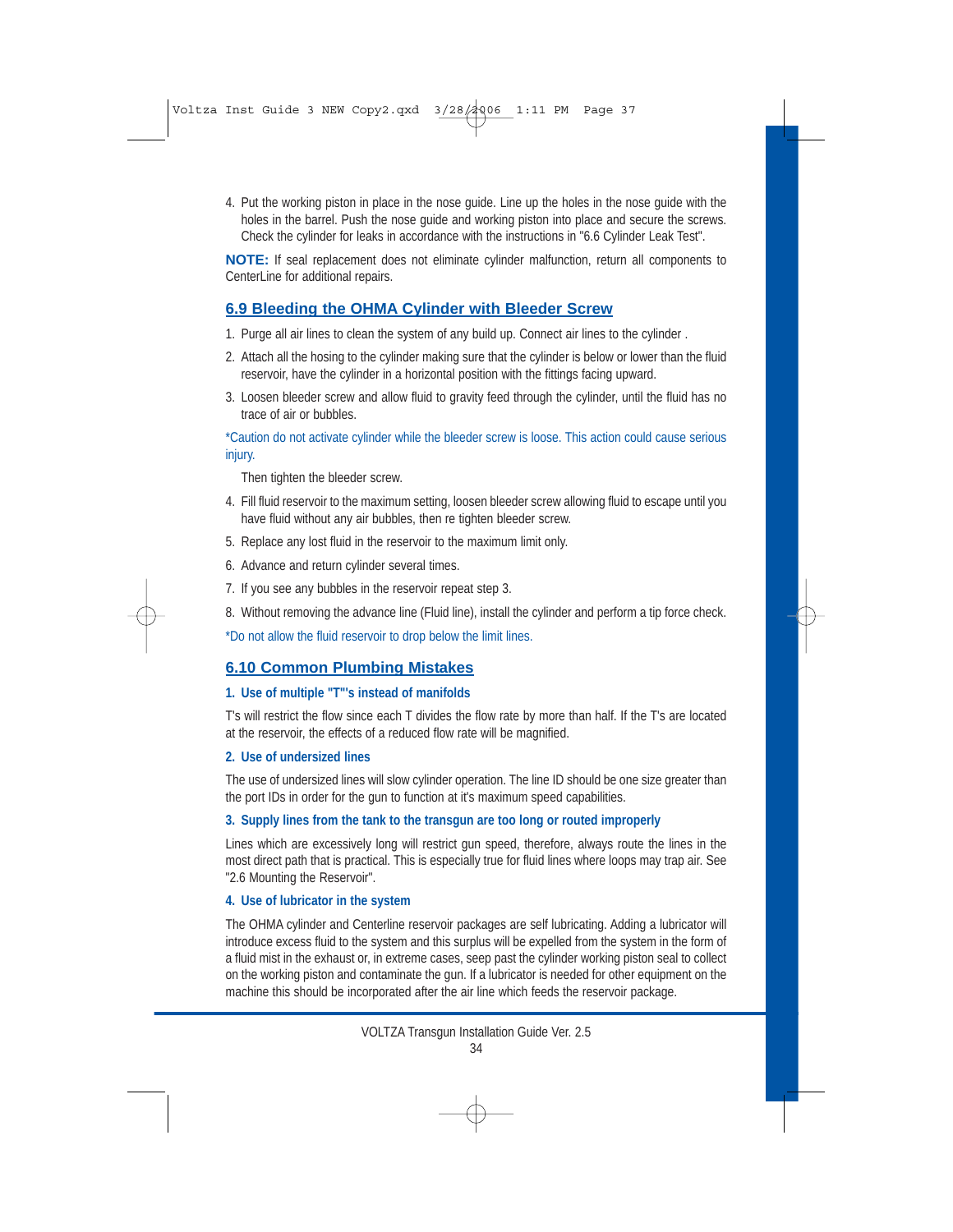#### **5. Improper positioning of OHMA cylinder ports**

The OHMA cylinder can be easily adjusted to orient the ports. Routing the lines underneath the cylinder will result in a natural air trap which could eventually cause the cylinder to become contaminated with air and thus not be able to fully generate the weld pressure required for the application. Contact OHMA for instructions on changing port orientation. See Figure 5.

#### **6. Incorporating flow controls as a means to cushion cylinder operation**

Flow controls are often used with welding equipment to alleviate impact forces which are normally developed by air cylinders. The OHMA cylinders are manufactured with much smaller bore sizes than their air cylinder counterparts. Since the cylinder functions with fluid, gun closure is realized with minimal impact force, therefore, there is no practical need for flow controls on the system; in fact, flow controls will tend to slow cylinder operation and will affect the almost instantaneous generation of tip force. The use of flow controls may prevent the OHMA cylinder pistons from returning properly.

#### **7. Reusing fluid**

When using the OHMA reservoir be sure not to use any old fluid or re-use drained fluid. Contaminants will enter the system damaging the OHMA cylinder seals.

#### **6.11 Maintenance Considerations**

**Service to the electrical portion of the system must be performed by a qualified electrician.**

#### **SECONDARY CIRCUIT**

The transgun secondary circuit is required to conduct very large current values. Shunt maintenance, although infrequent, must be considered. Loose shunts will cause severe contact surface damage. Periodic inspection of all connections is recommended. Check to make sure ground straps are securely in place, check the gun throat area for slag build up and make sure that the throat shield is still intact.

#### **CABLES**

All electrical cables should be periodically inspected for wear and breakdown. The power cables especially should be inspected because of the potential hazard of exposed power cable conductors. Turn off the power (electricity) when performing the cable check. A certified electrician should look over connections and hosing.

#### **CYLINDERS**

The OHMA cylinder should be examined periodically (using a tip force gauge) to ensure that it is developing the proper weld force. One method of quickly checking the system is to examine the reservoir. The fluid level should be within allowable limits, the fluid itself should be clean and should not contain air bubbles. If the fluid contains contaminants, it should be drained from the system and replaced with a fresh supply. If the reservoir shows air bubbles during the OHMA cylinder's return stroke, the cylinder should be removed from operation for further inspection and possible seal replacement.

#### **TRANSGUN**

A routine examination of the transgun assembly should be performed on a regular basis to verify that all connections are tight and that alignment of castings, cylinder, shunts and tips have been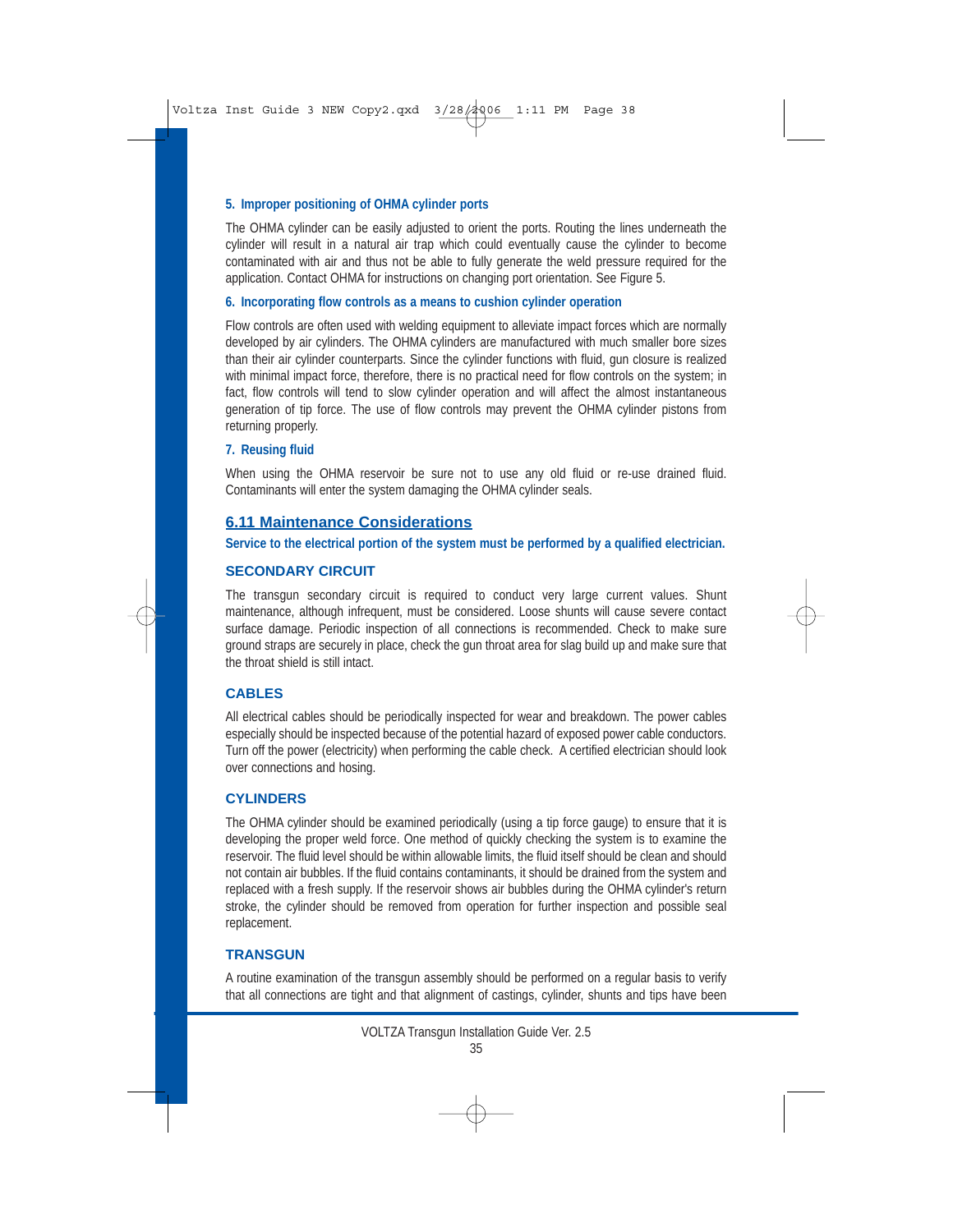maintained. The gun should be free of weld flash, oil, grease, or any other deposit which may affect the gun's ability to function properly.

## **6.12 Preventive Maintenance Schedule**

| Item to inspect - X<br>or Service - XX | Per Shift | Daily | Weekly | Monthly | Every 500,000              | Every 1.5 M<br>Cycles | Every 2.5 M<br>Cycles | Every 3 M<br>Cycles | Every 5 M<br>Cycles | As Req'd |
|----------------------------------------|-----------|-------|--------|---------|----------------------------|-----------------------|-----------------------|---------------------|---------------------|----------|
|                                        |           |       |        |         | <b>Cylinder Checks</b>     |                       |                       |                     |                     |          |
| OHMA Weld Cylinder Z0                  |           |       |        |         | Χ                          | XX                    |                       |                     |                     |          |
| OHMA Weld Cylinder Z1                  |           |       |        |         | X                          |                       |                       | XX                  |                     |          |
| <b>OHMA Fluid Levels</b>               |           |       | X      |         |                            |                       |                       |                     |                     | XX       |
| Verify Tightness of Bolts              |           |       |        | Χ       |                            |                       |                       |                     |                     |          |
| <b>Equalizing Cylinder</b>             |           |       |        |         | Χ                          |                       |                       |                     |                     | XX       |
| <b>Tip Positioning Cylinder</b>        |           |       |        |         | χ                          |                       |                       |                     |                     | XX       |
|                                        |           |       |        |         | <b>Transgun Components</b> |                       |                       |                     |                     |          |
| Cold Form Adapters                     |           |       | Χ      |         |                            |                       |                       |                     |                     | XX       |
| <b>Pivot Pins</b>                      |           |       |        |         | Χ                          |                       |                       |                     | XX                  |          |
| All Pivot Bushings                     |           |       |        |         | X                          |                       |                       |                     | XX                  |          |
| <b>Throat Guards</b>                   |           |       | X      |         |                            |                       |                       |                     |                     | XX       |
| Laminated Shunts                       |           |       |        |         | X                          |                       |                       |                     |                     | XX       |
| Welding Transformer                    |           |       |        |         |                            |                       | X                     |                     |                     | XX       |
| Water Cooling                          | X         |       |        |         |                            |                       |                       |                     |                     | XX       |
| <b>Welding Electrodes</b>              | X         |       |        |         |                            |                       |                       |                     |                     | XX       |
| <b>Equalizing Slides</b>               |           |       |        |         | X                          |                       |                       |                     |                     | XX       |
| Castings                               |           |       |        |         |                            |                       | X                     |                     |                     | XX       |
| Stop Links                             |           |       |        |         | X                          |                       |                       |                     |                     | XX       |
| Stop Pin                               |           |       |        |         | Χ                          |                       | XX                    |                     |                     |          |
| Mounting Brackets                      |           |       |        |         |                            | Χ                     |                       |                     |                     | XX       |
| <b>Common</b>                          |           |       |        |         |                            |                       |                       |                     |                     |          |
| Verify Tightness of Bolts              |           |       |        |         |                            |                       |                       |                     |                     | XX       |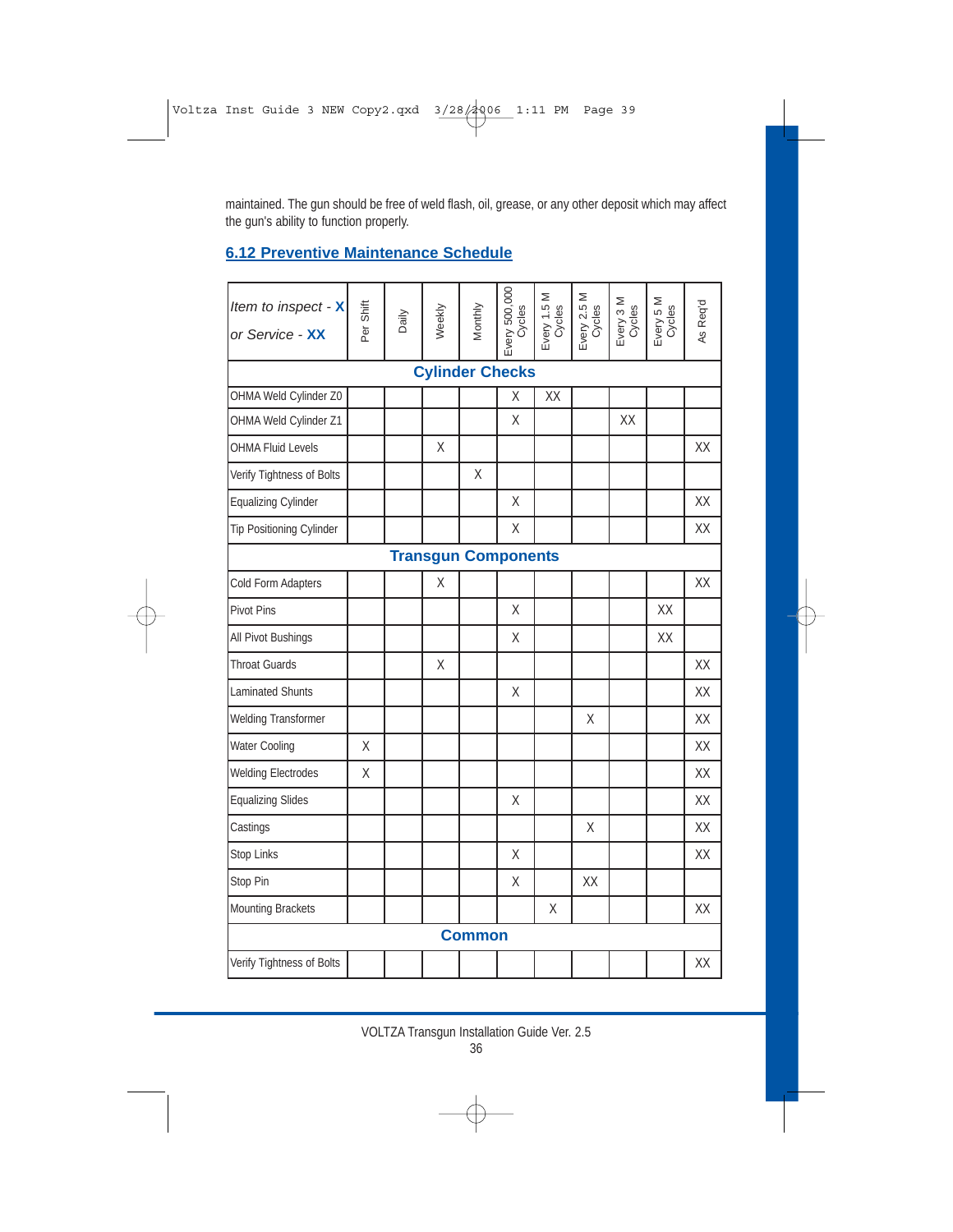## **6.13 Recommended Inspections and Services**

|                                      | <b>RECOMMENDED</b><br><b>INSPECTIONS</b>                                                                                                 | <b>RECOMMENDED</b><br><b>SERVICE</b>                                                                                                      |
|--------------------------------------|------------------------------------------------------------------------------------------------------------------------------------------|-------------------------------------------------------------------------------------------------------------------------------------------|
| <b>OHMA</b><br><b>WELD CYLINDER</b>  | ·excessive fluid seepage<br>•scored working rod<br>•worn nose bushing<br>•worn pivot mounts                                              | •replace all cylinder seals<br>•replace working rod if damaged<br>•replace nose bushing if worn<br>•replace pivot mounts if worn          |
| <b>COLD FORM</b><br><b>ADAPTERS</b>  | •worn or damaged cap tapers<br>·damaged water tubes<br>•cracks<br>·dirty cap tapers                                                      | •replace adapter if worn or damaged<br>•repair/replace damaged water tubes<br>•replace immediately if cracked<br>•clean cap tapers weekly |
| <b>PIVOT PINS</b>                    | •worn pivot pin                                                                                                                          | •replace pin                                                                                                                              |
| <b>PIVOT BUSHINGS</b>                | •worn pivot bushings                                                                                                                     | •replace bushings                                                                                                                         |
| <b>THROAT GUARDS</b>                 | -mountings are secure<br>•no holes through material<br>•excessive weld slag causing • remove excessive slag<br>shorting                  | ·secure mountings<br>•replace worn or damaged material                                                                                    |
| <b>LAMINATED</b><br><b>SHUNTS</b>    | ·shunts<br>adapters<br>and<br>secure<br>• check for broken laminations                                                                   | are secure shunts and adapters<br>•replace shunt if broken                                                                                |
| <b>OHMA</b><br><b>FLUID LEVELS</b>   | ·ensure proper fluid levels<br>•check for damaged fluid line or<br>cylinder if losses are excessive                                      | •replenish to fill line with weld cylinder<br>fully retracted or gun full open<br>•repair and replenish as required                       |
| <b>WELDING</b><br><b>TRANSFORMER</b> | ·ensure primary and secondary<br>connections are secure<br>•check tip to tip current with new<br>caps compare with initial setup<br>data | ·secure connections as required<br>•repair as required                                                                                    |
| <b>WATER COOLING</b>                 | •check flow meters if installed<br>.look for overheating<br>qun<br>components<br>•check for damaged water tubes                          | ·isolate problem and repair<br>as<br>required                                                                                             |
| <b>WELDING</b><br><b>ELECTRODES</b>  | ·uneven wear<br>·mushrooming                                                                                                             | •verify tip to material alignment<br>ensure proper cooling<br>and<br>tip<br>change intervals                                              |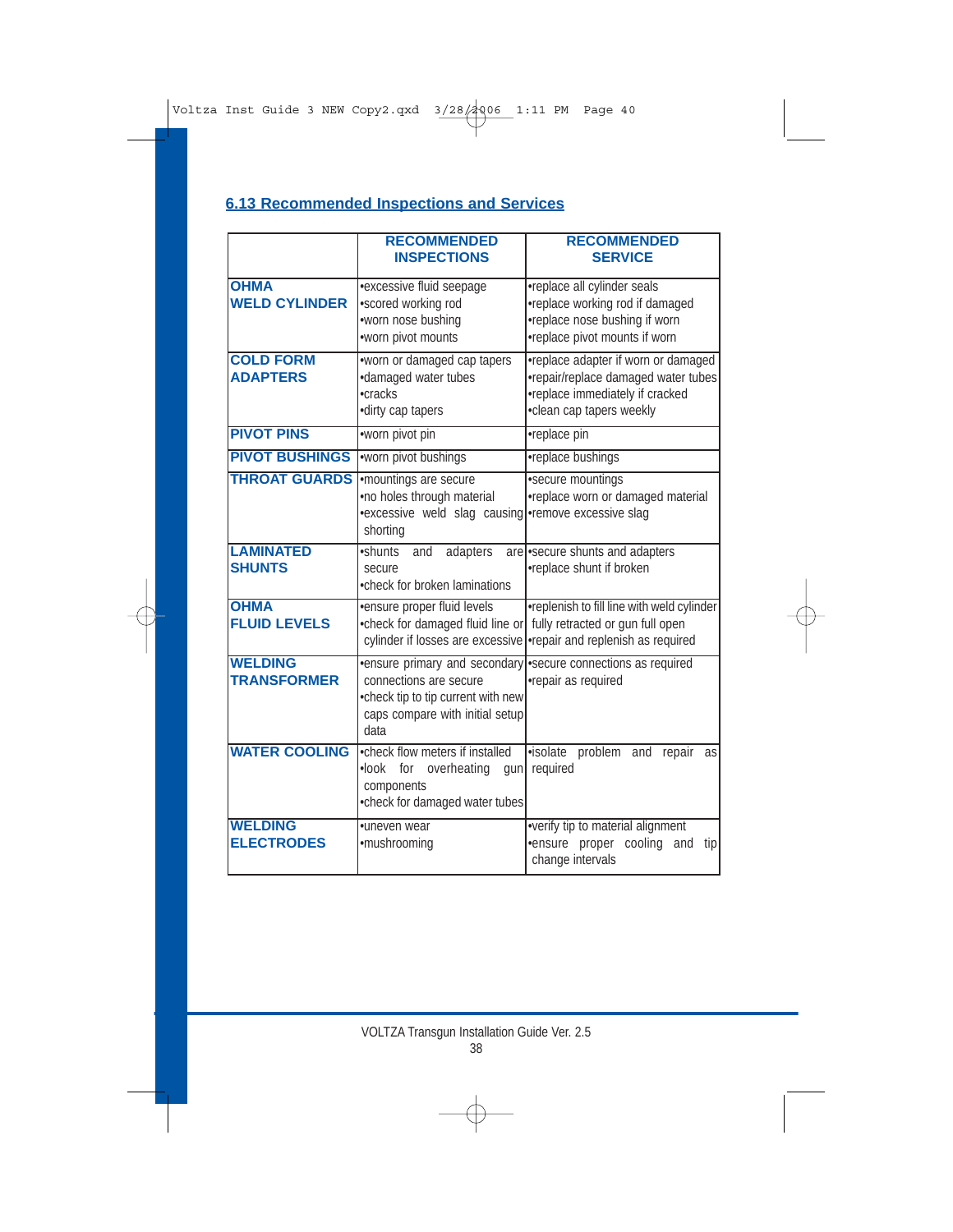|                                                                              | <b>RECOMMENDED</b><br><b>INSPECTIONS</b>                                                                          | <b>RECOMMENDED</b><br><b>SERVICE</b>                                                                                                          |
|------------------------------------------------------------------------------|-------------------------------------------------------------------------------------------------------------------|-----------------------------------------------------------------------------------------------------------------------------------------------|
| <b>EQUALIZING</b><br><b>SLIDES</b>                                           | •ensure adequate movement<br>•worn wipers<br>•worn slides<br>•foreign material build up<br>·secured properly      | •replace cam followers as required<br>•replace wipers as required<br>•replace slides as required<br>•clean as application dictates<br>·secure |
| <b>CASTINGS</b>                                                              | •check for cracks/leaks<br>•unusual wear                                                                          | •replace as required                                                                                                                          |
| <b>STOP LINKS</b>                                                            | •properly secured<br>.worn or damaged insulated pin -replace pin sleeve<br>sleeve<br>•correct gun bias adjustment | •secure<br>adjust and secure to spec as<br>required                                                                                           |
| <b>EQUALIZING</b><br><b>AND/OR</b><br><b>TIP POSITION</b><br><b>CYLINDER</b> | •blow by<br>·scored working rod<br>•excessive bushing wear                                                        | •replace cylinder as required                                                                                                                 |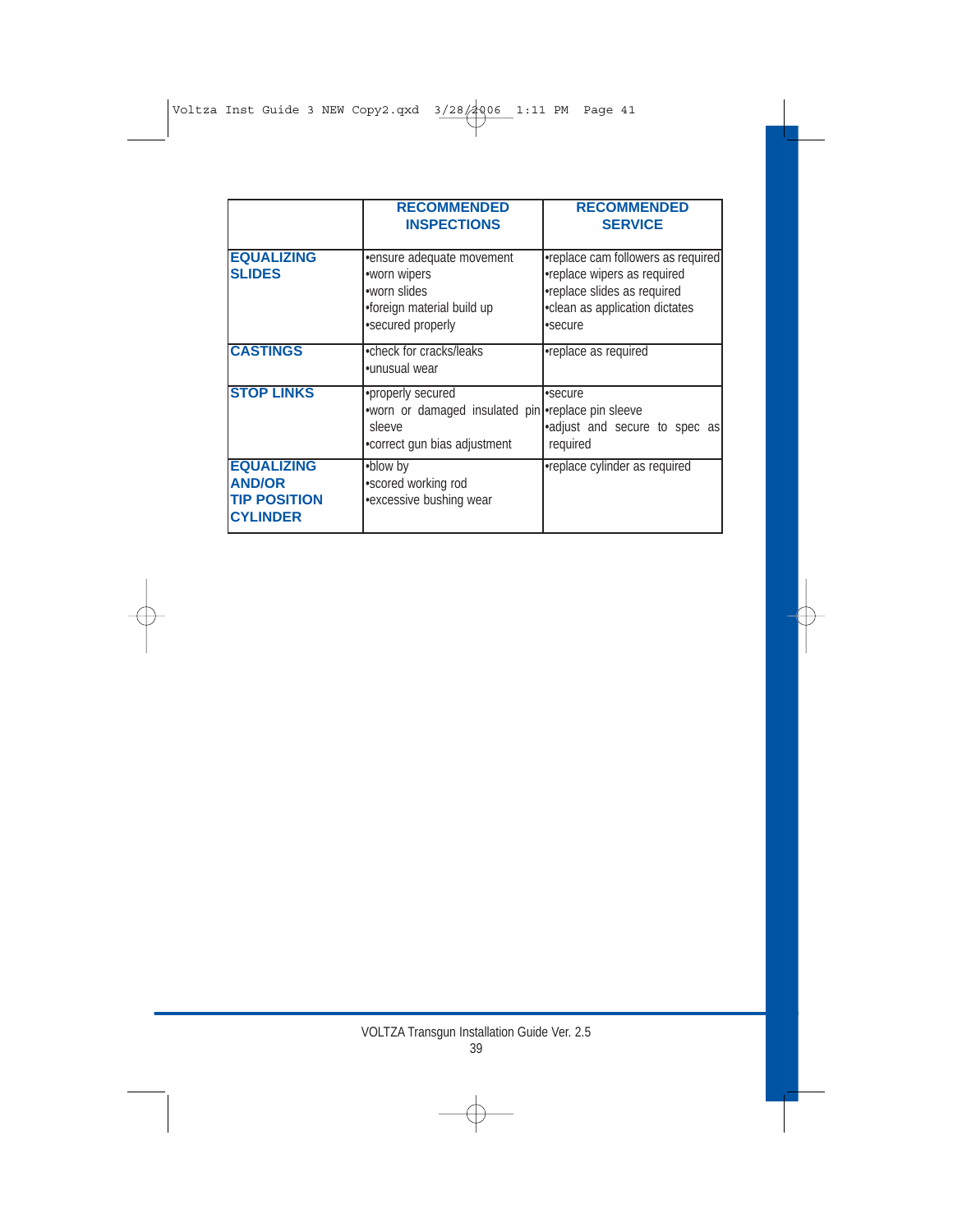| <b>NOTES:</b> |  |
|---------------|--|
|               |  |
|               |  |
|               |  |
|               |  |
|               |  |
|               |  |
|               |  |
|               |  |
|               |  |
|               |  |
|               |  |
|               |  |
|               |  |
|               |  |
|               |  |
|               |  |
|               |  |
|               |  |
|               |  |
|               |  |
|               |  |
|               |  |
|               |  |
|               |  |
|               |  |
|               |  |
|               |  |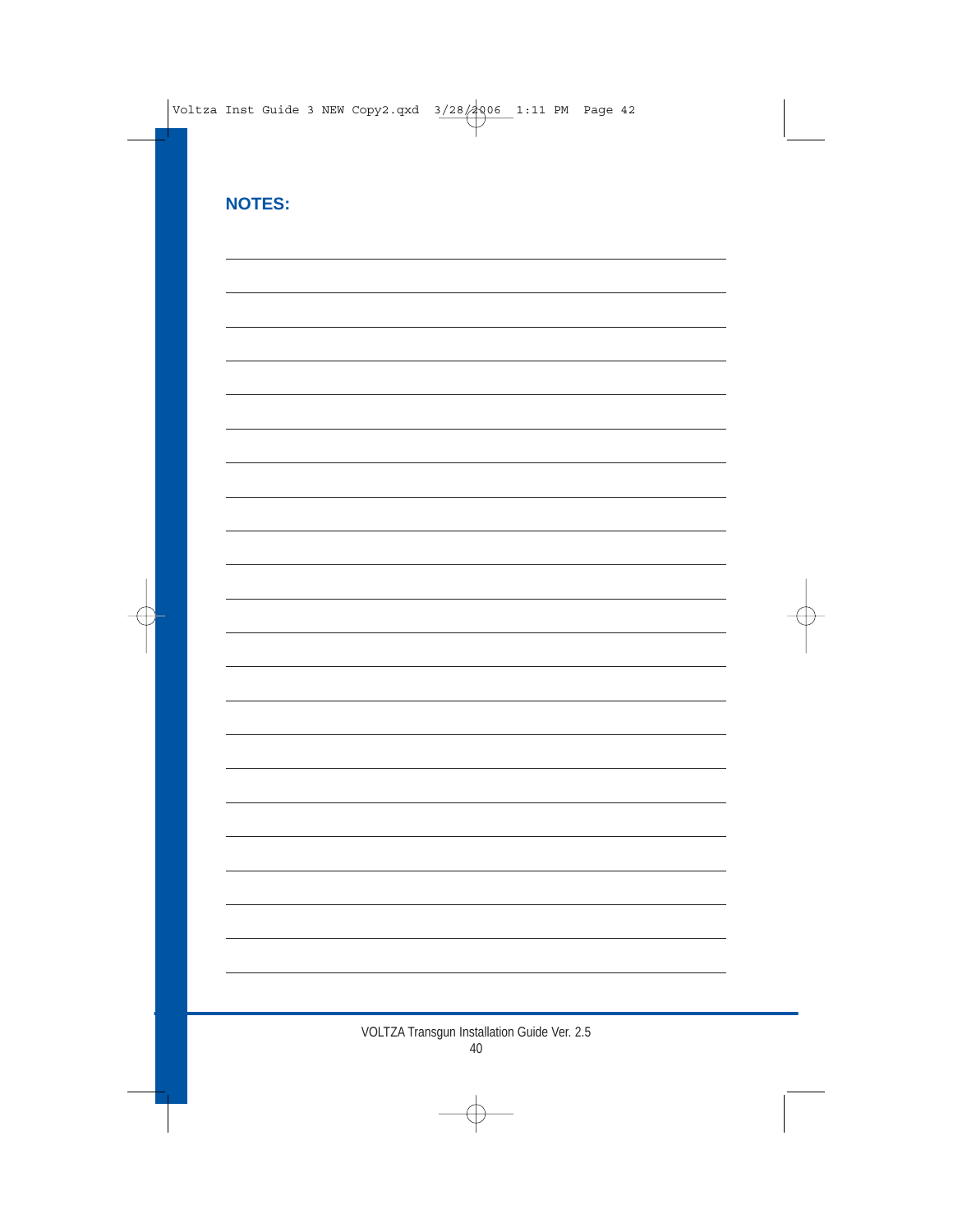## **NOTES:**